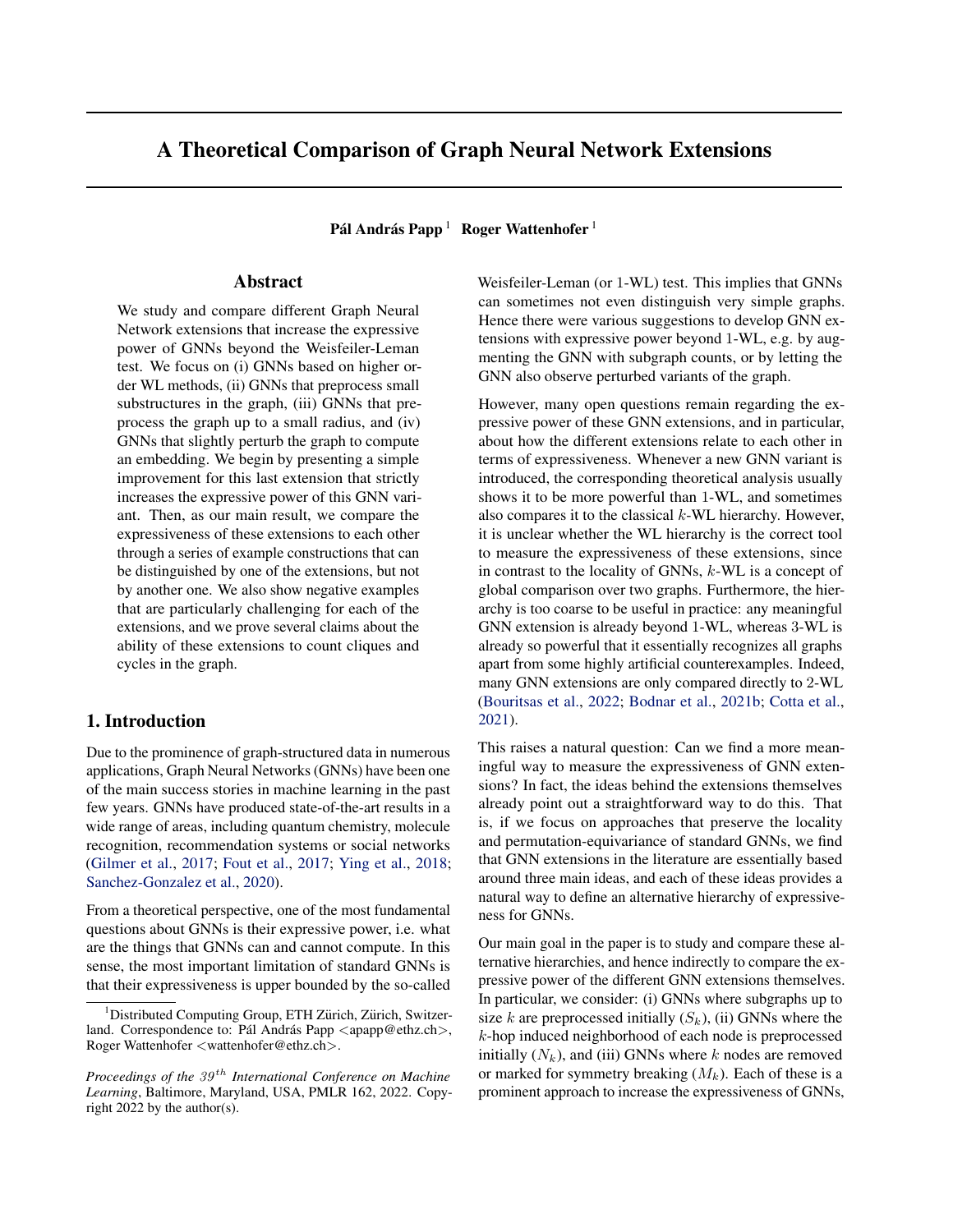

Figure 1. Illustration of our main result: the expressiveness relations between different extensions. We draw an arrow from extension  $A_i$  to extension  $B_j$  if  $A_i$  is more expressive than  $B_j$  (denoted by  $A_i \succ B_j$ ), i.e. if there exists a pair of graphs that can be distinguished by  $A_i$ , but not by  $B_j$ . If  $A_i$  is more expressive than  $B_j$  for multiple parameters j, we only draw an arrow to the highest such j. We use a specific box at the end of the columns (labeled ' $B_k$ ') to indicate that  $A_i \succ B_j$  for any choice of j. The box in the middle illustrates that all four hierarchies are in some sense a generalization of 1-WL; in particular, we have  $1-W = N_0 = M_0 = S_2$  in terms of expressiveness.

and has been studied before in several theoretical or empirical works. We compare the expressive power of these GNN extensions to each other and to the classical WL hierarchy.

Our main contributions are as follows:

- We identify three main approaches used in the literature to increase the expressive power of GNNs, and we define alternative hierarchies of expressiveness based on the largest expressive power that can be achieved with each approach.
- For the symmetry breaking approach, we introduce and study a new GNN extension (named GNNs with markings), and we show that it is strictly more expressive than previous extensions of this type.
- As our main result, we compare the expressive power of different GNN extensions by showing specific graph constructions that can be distinguished by one extension, but not by another one. We illustrate a summary of our findings in Figure [1.](#page-1-0) Note that in many cases, there is no strict ordering of expressiveness among the GNN variants: for a specific pair of extensions, we find that both of them can distinguish some graphs that the other one cannot. We also point out some cases where one extension is strictly superior to another one in terms of expressiveness.
- As an alternative measure of expressiveness, we prove several (positive and negative) results on the ability of

<span id="page-1-0"></span>the extensions to count simple substructures in a graph, such as cliques or cycles.

# 2. Related Work

Graph Neural Networks have been extensively studied throughout the last decade from various perspectives [\(Scarselli et al.,](#page-10-2) [2008;](#page-10-2) [Wu et al.,](#page-10-3) [2020\)](#page-10-3). One of the most fundamental questions about GNNs is their theoretical expressiveness (and limitations), i.e. what GNNs can (or cannot) compute; this has also received a lot of attention in the last few years [\(Garg et al.,](#page-9-5) [2020;](#page-9-5) [Loukas,](#page-9-6) [2020a;](#page-9-6)[b\)](#page-9-7).

In terms of expressive power, the most well-known limitation of message passing GNNs is that they are at most as powerful as the 1-WL test (see Section [3\)](#page-2-0). Due to this, there were numerous studies in recent years on extending the base GNN model in different ways in order to increase its expressiveness beyond this upper bound. There are several natural ideas that appear repeatedly among these works. In this paper, we focus on the ideas that keep both the locality and permutation-equivariance properties of standard GNNs, e.g. by directly processing some substructures in the graph, or introducing small structural modifications to the graph. Since these methods are the main focus of our paper, we discuss them in more detail in Section [4.](#page-3-0)

Another line of work considers higher order methods; unlike standard GNNs, these process the graph in a more global fashion, and require significantly more time/memory. We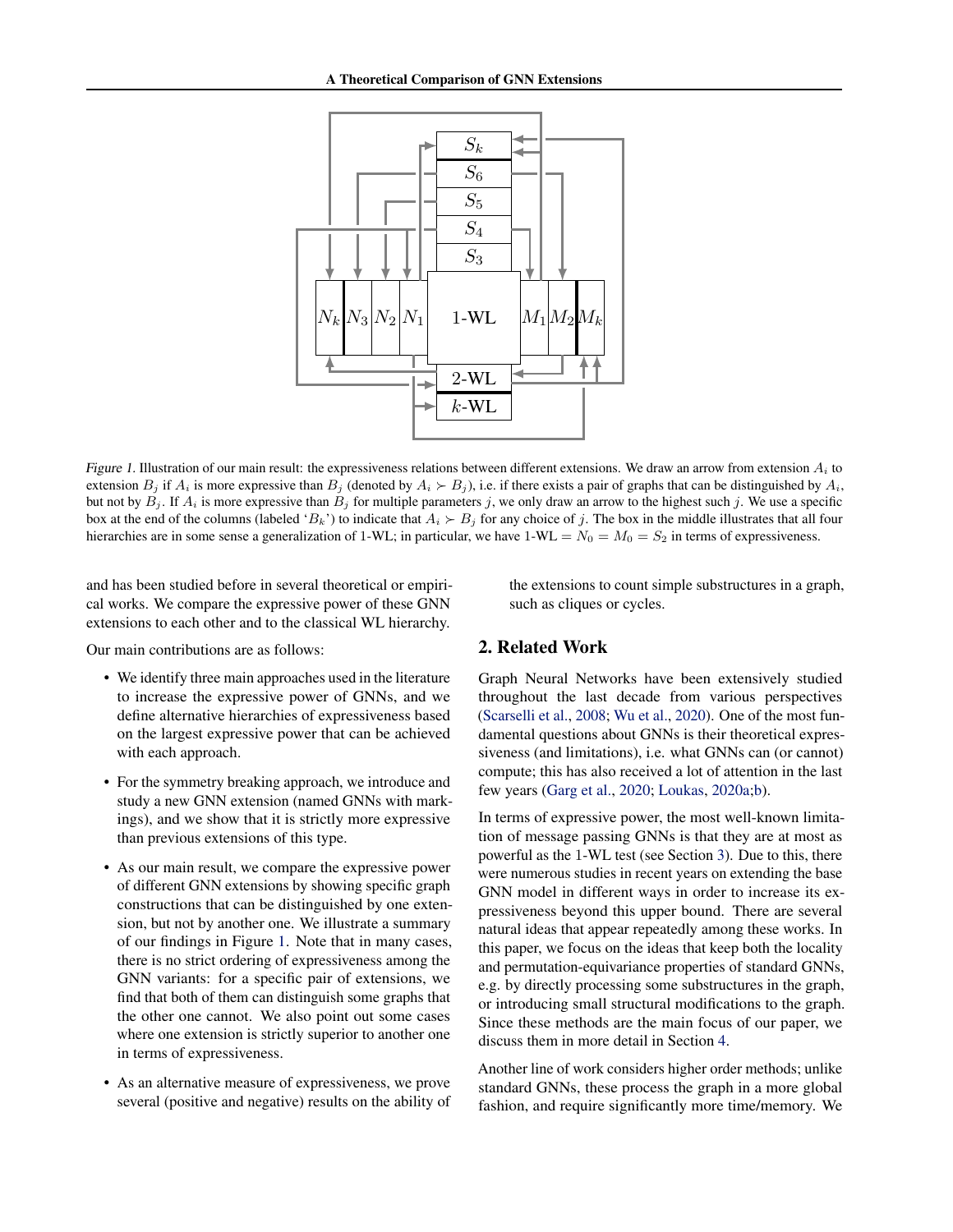also discuss the corresponding hierarchy  $(k-WL)$  briefly, and include it in our comparisons for reference.

There are various further works that develop more expressive GNN variants, e.g. by extending the graph with random node features or IDs [\(Abboud et al.,](#page-9-8) [2021;](#page-9-8) [Loukas,](#page-9-7) [2020b;](#page-9-7) [Sato et al.,](#page-10-4) [2021\)](#page-10-4), or port numbers for edges [\(Sato et al.,](#page-10-5) [2019\)](#page-10-5). However, these approaches also lose one of the fundamental properties of standard GNNs, namely permutationequivariance: if the nodes are presented in a different order, then the assignment of features/ports (and hence the final embeddings) might also be different. As such, these GNNs either require training over an unreasonably large sample (observing e.g. all possible ID assignments to nodes), or they might not generalize so well to new data.

More detailed surveys of different GNN extensions are available in [\(Sato,](#page-10-6) [2020;](#page-10-6) [Morris et al.,](#page-9-9) [2021\)](#page-9-9).

### <span id="page-2-0"></span>3. Standard GNNs

### 3.1. Graphs and GNNs

Our GNNs always operate on a simple undirected graph G. The number of nodes in  $G$  is denoted by  $n$ , the neighbors of a node u by  $N(u)$ . Our graph G is potentially also equipped with a vector of features for each node; however, the hardest cases for distinguishing two graphs are usually when each node begins with identical features or no features at all.

Under the  $d$ -hop neighborhood of a node  $u$ , we understand the subgraph that  $u$  can access in  $d$  synchronous rounds of message passing: that is, all nodes at distance at most  $d$  from  $u$ , and all edges where at least one endpoint is at distance at most  $(d-1)$  from u.

Most state-of-the-art GNNs are so-called *Message Passing Neural Networks*; we will refer to these as standard GNNs. Such a GNN begins with the node features as the initial embedding  $h_u^{(0)}$  of a node u, and it operates in synchronous rounds. In each round  $t$ , every node  $u$  computes a new embedding from (i) its own current embedding and (ii) the multiset of embeddings in its neighborhood; formally, the GNN is defined by the functions

$$
a_u^{(t)} = \text{AGGREGATE} \left( \{ \{ h_v^{(t-1)} \mid v \in \mathcal{N}(u) \} \} \right),
$$
  

$$
h_u^{(t)} = \text{UPDATE} \left( h_u^{(t-1)}, a_u^{(t)} \right),
$$

where AGGREGATE is a permutation-invariant function.

We assume that the GNN executes  $d$  rounds of message passing (also called *layers*), where d is a small constant value in most cases. This produces a final embedding  $h_u^{(d)}$  for each node  $u$ . In case of a graph classification task, the final embeddings of the nodes are also combined with a further READOUT function in the end to obtain an embedding that represents the entire graph.

<span id="page-2-1"></span>

Figure 2. Example graphs that are not distinguishable by 1-WL, and hence also not by standard GNNs.

When presenting our results in the paper, we mostly take a node classification perspective: that is, we consider a specific node  $u$  in the graph, and the  $d$ -hop neighborhood of u. We say that a GNN variant can *distinguish* two d-hop neighborhoods if there exists a realization of the GNN that computes a different final embedding for  $u$  in the two cases. However, most of our results also carry over to a graph classification setting: whenever two  $d$ -hop neighborhoods are indistinguishable in our examples, then the entire graphs are also indistinguishable by the given GNN model.

#### 3.2. The limits of GNNs

It is known that the expressive power of message passing GNNs is upper bounded by the so-called *Weisfeiler-Leman test*, also known as the WL test or color refinement algorithm [\(Xu et al.,](#page-10-7) [2019;](#page-10-7) [Morris et al.,](#page-9-10) [2019\)](#page-9-10).

The WL algorithm is a heuristic for isomorphism testing, where nodes in a graph are colored according to their features initially. Then in each iteration, this node coloring is further refined: every node uses a hash function to select a new color based on its current color and the multiset of colors in its immediate neighborhood. The refinement process stops whenever the number of different colors in the graph does not increase anymore.

Let us consider the example graphs on Figure [2,](#page-2-1) which are clearly not isomorphic: e.g. one of them contains a triangle, while the other one does not. However, the graphs are not distinguishable by the WL test: the final coloring after refinement is shown in the figure. This shows that the two graphs are also not distinguishable by a GNN: the gray and the white nodes in both graphs will always compute the same final embedding in any GNN realization. One can check that the corresponding nodes indeed observe the same tree representation of their respective graph in the two cases.

It is also known that one can construct a sufficiently powerful GNN that has equivalent expressive power to the WL test, by devising an injective aggregate and update function [\(Xu et al.,](#page-10-7) [2019\)](#page-10-7). This means that the GNN computes a different embedding for any two  $d$ -hop neighborhoods that can be separated by the WL test; intuitively speaking, such a GNN is as powerful as a general-purpose distributed algorithm in the same message passing model (i.e. without node IDs or port numbers).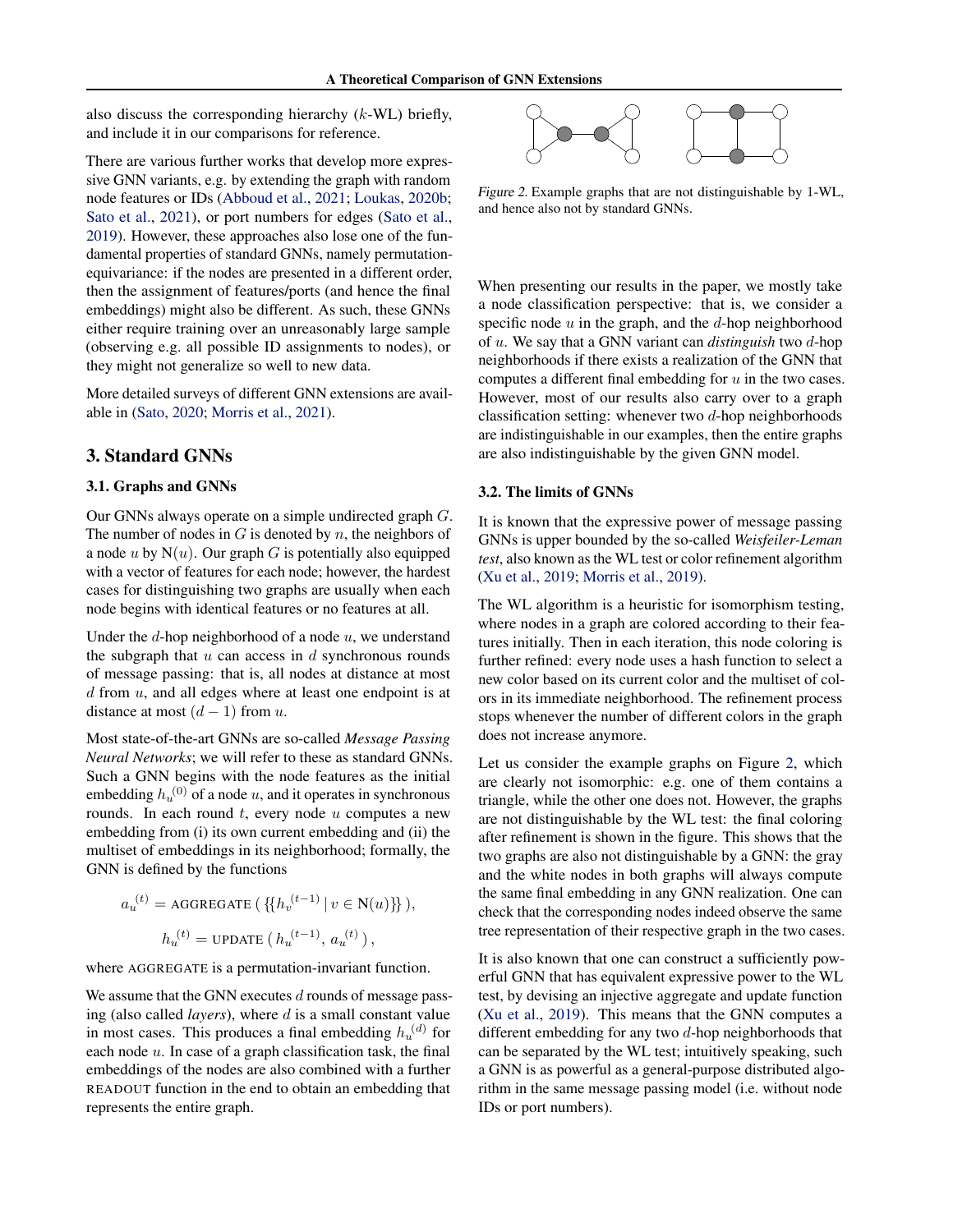# <span id="page-3-0"></span>4. GNN Extensions Hierarchies

We now define four different approaches for increasing the expressiveness of GNNs that we will study and compare in this paper. Due to space constraints, we only outline the main idea of these approaches here; we discuss their further advantages and drawbacks in more detail in Appendix [A.](#page-11-0)

### 4.1. k-WL: The baseline hierarchy

In most studies on the expressiveness of GNNs, the baseline hierarchy of expressive power is the so-called  $k$ -dimensional Weisfeiler-Leman algorithm. Note that there are two versions of this hierarchy in the literature, with slightly different indexing; here we consider the so-called "Folklore" indexing, sometimes also denoted by FWL.

In this hierarchy, 1-WL simply corresponds to the WL test discussed before. For  $k \geq 2$ , a detailed description of the k-WL method is beyond the scope of this paper; intuitively speaking, the main idea behind the approach is to execute color refinement on the  $k$ -tuples of nodes in the original graph. This results in a framework with increasing expressive power: it is known that  $(k + 1)$ -WL is always strictly more powerful than  $k$ -WL.

On the other hand,  $k$ -WL also has both time and space complexity that is lower bounded by  $\Omega(n^k)$ , i.e. it scales polynomially with the size of the entire graph; this heavily limits its usability in practice. In particular, most GNN extensions in the literature are only compared to 2-WL, since it is already highly non-trivial to come up with graphs that are not distinguished by 2-WL.

Recent works have also introduced GNNs variants based on these higher-order WL algorithms, which essentially inherit both the strengths and the weaknesses of  $k$ -WL [\(Maron](#page-9-11) [et al.,](#page-9-11) [2019;](#page-9-11) [Morris et al.,](#page-9-10) [2019\)](#page-9-10).

### 4.2.  $S_k$ : Counting substructures

Since one of the most straightforward differences between the two graphs in Figure [2](#page-2-1) is that only one of them has a triangle, it is a natural idea to directly extend our GNNs by subgraph counts up to a specific size  $k$ . This approach is most prominently applied in the work of [\(Bouritsas et al.,](#page-9-2) [2022\)](#page-9-2), but it is also loosely connected to other GNN exten-sions [\(You et al.,](#page-10-8) [2021;](#page-10-8) Barceló et al., [2021\)](#page-9-12).

In particular, let us define an  $S_k$  GNN as follows: we assume that there is a preprocessing phase where for each  $k' \in \{1, 2, ..., k\}$ , we consider every different connected graph  $G'$  on  $k'$  nodes (up to isomorphism), and we count the number of times this graph  $G'$  appears as an induced subgraph such that  $u$  is one of the nodes of  $G'$ . We add these numbers as new features to each node  $u$  in the graph, and then we run a standard GNN on the graph with these

extended features.

Note that incident subgraphs of size 1 and 2 are also easy to compute in a standard GNN, so the method is only meaningful for  $k \geq 3$ . For  $k = 3$ , the only two connected graphs on 3 nodes are the triangle and the path of length 2, so we add 2 new features to each node before running a standard GNN.

We also point out that  $S_k$  is the most expressive possible implementation of this subgraph-counting approach, since it considers all subgraphs of size up to  $k$ . In contrast to this, practical GNNs may only consider specific substructures (such as cliques or cycles), as the number of all nonisomorphic subgraphs increases rapidly as k grows.

Finally, note that if  $k \ge (d+2)$ , then the newly added features may also contain information about a part of the graph that is not reachable by  $u$  in the message passing phase. We will avoid this degenerate case, and only consider situations when any k-node subgraph is fully contained in the  $d$ -hop neighborhood of  $u$ ; that is, we always ensure that either  $k \leq (d+1)$ , or the entire graph is contained within the  $d$ -hop neighborhood of  $u$ .

#### 4.3.  $N_k$ : Knowledge up to radius  $k$

Another similar approach is to not count the subgraphs incident to  $u$ , but to explicitly compute the isomorphism class of the  $k$ -hop induced neighborhood of  $u$ .

More formally, in the  $N_k$  hierarchy, we assume that there is a mapping from all possible induced  $k$ -hop neighborhoods (that is, all graphs of radius at most  $k$  up to isomorphism) to the real numbers, and each node  $u$  is equipped with this number as an extra feature in a preprocessing step. This is then followed by regular message passing (i.e. a standard GNN) for d rounds. As before, we will assume that  $k < d$ ; otherwise, the message passing phase provides no extra information.

Note that for consistency with related work, our definition assumes that  $N_k$  processes the *induced* k-hop neighborhood (the graph induced by nodes at distance at most  $k$  from  $u$ ) instead of the  $k$ -hop neighborhood; that is, the preprocessing step is also aware of edges that have both endpoints at distance  $k$  from  $u$ . For example, any triangle containing  $u$ is entirely within the induced 1-hop neighborhood of  $u$ . As such, the induced 1-hop neighborhoods are different (for any node) in the two graphs of Figure [2,](#page-2-1) so  $N_1$  can already distinguish them from the new features.

Unless our graphs are very sparse, this GNN variant is not easy to apply in practice, since the preprocessing step already requires us indirectly to solve smaller instances of the graph isomorphism problem. Nonetheless,  $N_k$  is still a valuable theoretical tool to study the power of GNNs when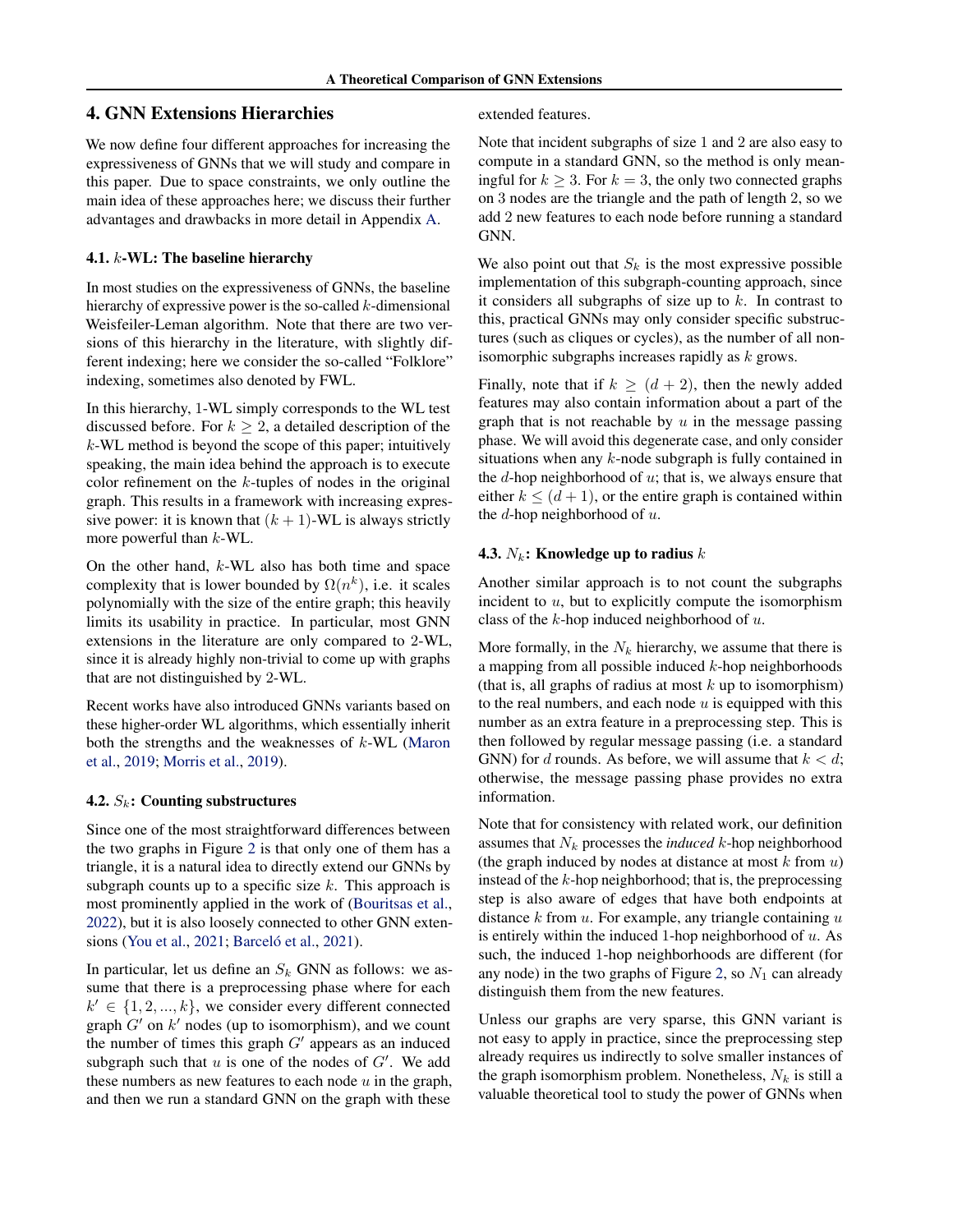

Figure 3. An illustration of how different extensions can distinguish the graphs in Figure [2.](#page-2-1)

they are augmented by a complete understanding of the graph up to a small radius  $k$ .

The GNN variant of [\(Zhang & Li,](#page-10-9) [2021\)](#page-10-9) is directly based on a practical implementation of this idea; however, a similar use of ego networks also appears is more complex GNN extensions [\(Sandfelder et al.,](#page-10-10) [2021\)](#page-10-10).

#### 4.4.  $M_k$ : GNNs with markings

Another approach to extend GNNs is to consider multiple, slightly perturbed variants of the input graph, and then use the collection of these to identify the original graph. That is, this model essentially executes multiple runs of a standard GNN on slightly changed variants of the graph, and in the end, it aggregates the final embeddings obtained in each run with a separate run-aggregation function.

One straightforward implementation of this idea is to remove some of the nodes (and their incident edges) from the graph in each run, and then execute message passing (i.e. a standard GNN) in the resulting network. A simple implementation of this idea with a randomized dropout of nodes is analyzed in [\(Papp et al.,](#page-9-13) [2021\)](#page-9-13), whereas a more complex deterministic variant is discussed in [\(Cotta et al.,](#page-9-4) [2021\)](#page-9-4). The approach also appears as one of the subcases in the framework of [\(Bevilacqua et al.,](#page-9-14) [2021\)](#page-9-14).

Instead of directly studying this extension with node removals, we introduce a more general version of this idea, which we call *GNNs with markings*. This extension inherits most of the properties of the node removal approach, <span id="page-4-0"></span>but it has slightly larger expressive power. Intuitively, the main idea of markings is that the selected nodes are still distinguished from the remaining ones, but they are not removed from the graph; instead, the GNN is directly allowed to handle these nodes differently. We analyze GNNs with markings in more detail in Section [5.](#page-5-0)

If exactly  $k$  nodes are marked in the  $d$ -hop neighborhood of  $u$  in a run, then we refer to this run a  $k$ -marking of u. We define  $M_k$  as the GNN which combines a standard GNN run over all distinct  $k'$ -markings of u, for every  $k' \in$  $\{0, ..., k\}$ . That is,  $M_k$  considers every version of the dhop neighborhood around u obtained by marking at most  $k$  distinct nodes, computes an embedding for  $u$  with the same GNN in each case, and then combines these into a final embedding for  $u$ .

In the example of Figure [2,](#page-2-1) the two graphs can already be distinguished from a single marking (or alternatively, a single node removal). If  $u$  is one of the nodes of degree 2, then there will be a 1-marking when its immediate neighbor of degree 2 is marked (indicated by a square-shaped node in Figure [3\)](#page-4-0). In left-hand graph, this also means that a node at distance 2 from  $u$  is also marked within the  $d$ -hop neighborhood of  $u$ , while in the right-hand graph, the nodes at distance 2 will all be unmarked. These situations can all be recognized in a standard message passing phase, and thus  $M_1$  separates the two graphs.

Note that the approach is most practical for small  $k$  values, where the number of different  $k$ -markings is still relatively small.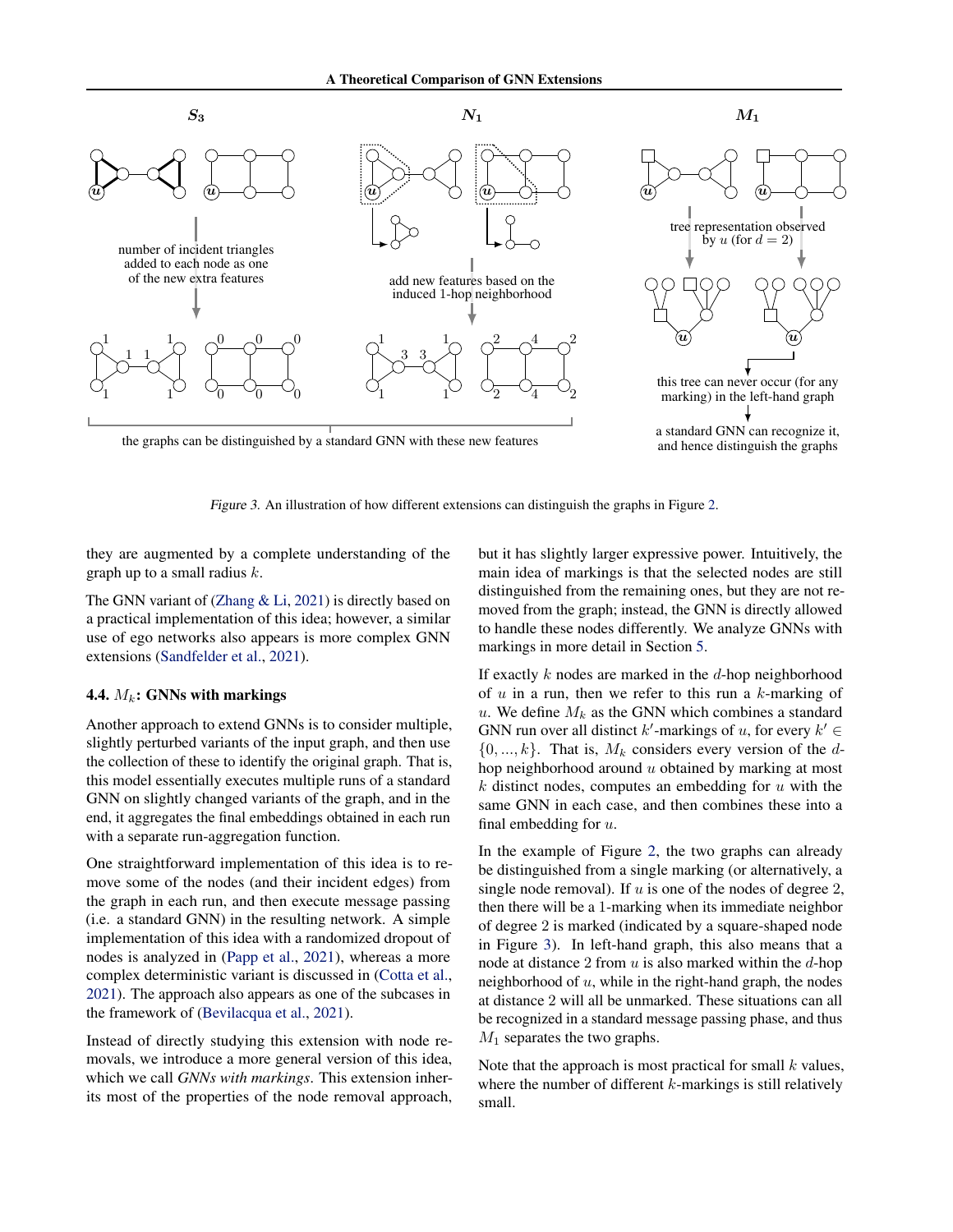# <span id="page-5-0"></span>5. Discussion of GNNs with markings

As outlined before, GNNs with markings execute multiple runs of a standard GNN, with some of the nodes selected and marked in the beginning of each such run. The marked nodes are then treated differently from the rest: (i) in every round, nodes use a different function to aggregate from their marked an unmarked neighbors, and (ii) marked nodes also apply a different update function.

That is, if  $N_M(u)$  and  $N_U(u)$  denote the marked and unmarked neighbors of  $u$ , respectively, then the new formula for message aggregation is

$$
a_u^{(t)} = \text{AGGR}_{\text{marked}} \left( \left\{ \{ h_v^{(t-1)} \mid v \in N_M(u) \} \right\} \right) +
$$
  
+ 
$$
\text{AGGR}_{\text{unmarked}} \left( \left\{ \{ h_v^{(t-1)} \mid v \in N_U(u) \} \right\} \right),
$$

where AGGR<sub>marked</sub> and AGGR<sub>unmarked</sub> are both permutationinvariant aggregation functions. Furthermore, marked and unmarked nodes learn a different update function (UPD<sub>marked</sub> and UPD<sub>unmarked</sub>, respectively) to combine  $h_u^{(t-1)}$  and  $a_u^{(t)}$ into the new embedding  $h_u^{(t)}$ .

Similarly to GNNs with node removals, the final embeddings of  $u$  in each run are combined in the end with a permutation-invariant run-aggregation function.

Note that GNNs with markings are a very natural generalization of the node removal approach: we still provide the same symmetry breaking information to the GNN in each run, but instead of removing the nodes, we allow the GNN to learn the way in which these selected nodes are treated differently. In fact, since the main idea for symmetry breaking is identical in the two cases, many properties of the node removal approach (which were already analyzed in previous works) also carry over to our model without changes: for example, the number of possible  $k$ -markings in a d-hop neighborhood, or the number of runs required to observe every k-marking in a probabilistic setting.

In terms of expressive power, one can easily observe that the marking idea is a generalization of the node removal approach.

**Lemma 5.1.** Whenever two graphs  $G_1$ ,  $G_2$  are distinguish*able by GNNs with node removals, they are also distinguishable by GNNs with markings.*

*Proof.* Let us choose  $\text{AGGR}_{\text{marked}} \equiv 0$  and  $\text{UPD}_{\text{marked}} \equiv 0$ . The resulting GNN with markings behaves as if the marked nodes were removed from the graph entirely.  $\Box$ 

Furthermore, one can also show that this generalization is strict, i.e. GNNs with markings are strictly more expressive. Intuitively speaking, markings provide the same symmetry breaking opportunities for the GNN, but without an unnecessary loss of information. In particular, GNNs with node

removals are unable to pass information through a missing node, and they are also unable to deduce whether two missing nodes were adjacent originally. The same problems do not appear in case of markings, where the underlying graph structure remains intact.

<span id="page-5-2"></span>Theorem 5.2. *There exists a pair of graphs that can be distinguished by GNNs with markings, but not by GNNs with node removals.*

However, we note that our results in Section [6](#page-5-1) also carry over to the weaker model with node removals.

Finally, we prove that markings are indeed the most powerful GNNs that can be developed with this general symmetrybreaking idea, in similar sense as GINs were shown to be the most powerful standard GNNs [\(Xu et al.,](#page-10-7) [2019\)](#page-10-7).

In order to characterize the maximal expressive power of this approach, we can again turn to the color refinement (1- WL) algorithm, but now from an initialization where marked nodes receive a different initial color than unmarked nodes. One can show by induction that if two nodes receive the same color (after  $d$  iterations) in this algorithm, then a GNN with markings will compute the same final embedding for these two nodes. On the other hand, if we collect the final colors assigned by 1-WL under the different markings, and this multiset is different for two nodes, then a sufficiently powerful GNN with markings can indeed distinguish the two cases.

More formally, let  $G_1$  and  $G_2$  be two d-hop neighborhoods around u, and let  $\Gamma_1$  and  $\Gamma_2$  denote the set of all possible markings (of at most k nodes) in  $G_1$  and  $G_2$ , respectively. We say that  $m_1 \in \Gamma_1$  and  $m_2 \in \Gamma_2$  are *inseparable* markings of  $G_1$  and  $G_2$  if 1-WL assigns the same color to u in the two graphs when initialized according to  $m_1$  and  $m_2$ . Finally, G<sup>1</sup> and G<sup>2</sup> are *inseparable under* k-*markings* if there is a bijection  $\sigma : \Gamma_1 \to \Gamma_2$  such that  $m_1$  and  $\sigma(m_1)$ are inseparable for all  $m_1 \in \Gamma_1$ .

<span id="page-5-3"></span>Theorem 5.3. *There exists an injective implementation of GNNs with markings. That is, if*  $G_1$  *and*  $G_2$  *are not inseparable under* k*-markings, then the GNN computes a different final embedding for* u *in the two graphs.*

## <span id="page-5-1"></span>6. Comparison of expressiveness

As our main result, we compare the expressive power of the different GNN extensions to each other in this section, with the details of the proofs discussed in Appendices [C](#page-14-0)−[E.](#page-18-0)

When comparing two GNN extensions  $A$  and  $B$ , we will say that A is *more expressive* than B (denoted  $A \succ B$ ) if there exists a pair of  $d$ -hop neighborhoods which can be distinguished by extension  $A$ , but not by extension  $B$ . Note that this not a strict ordering of extensions: in many cases, we will have both  $A \succ B$  and  $B \succ A$ , i.e. both extensions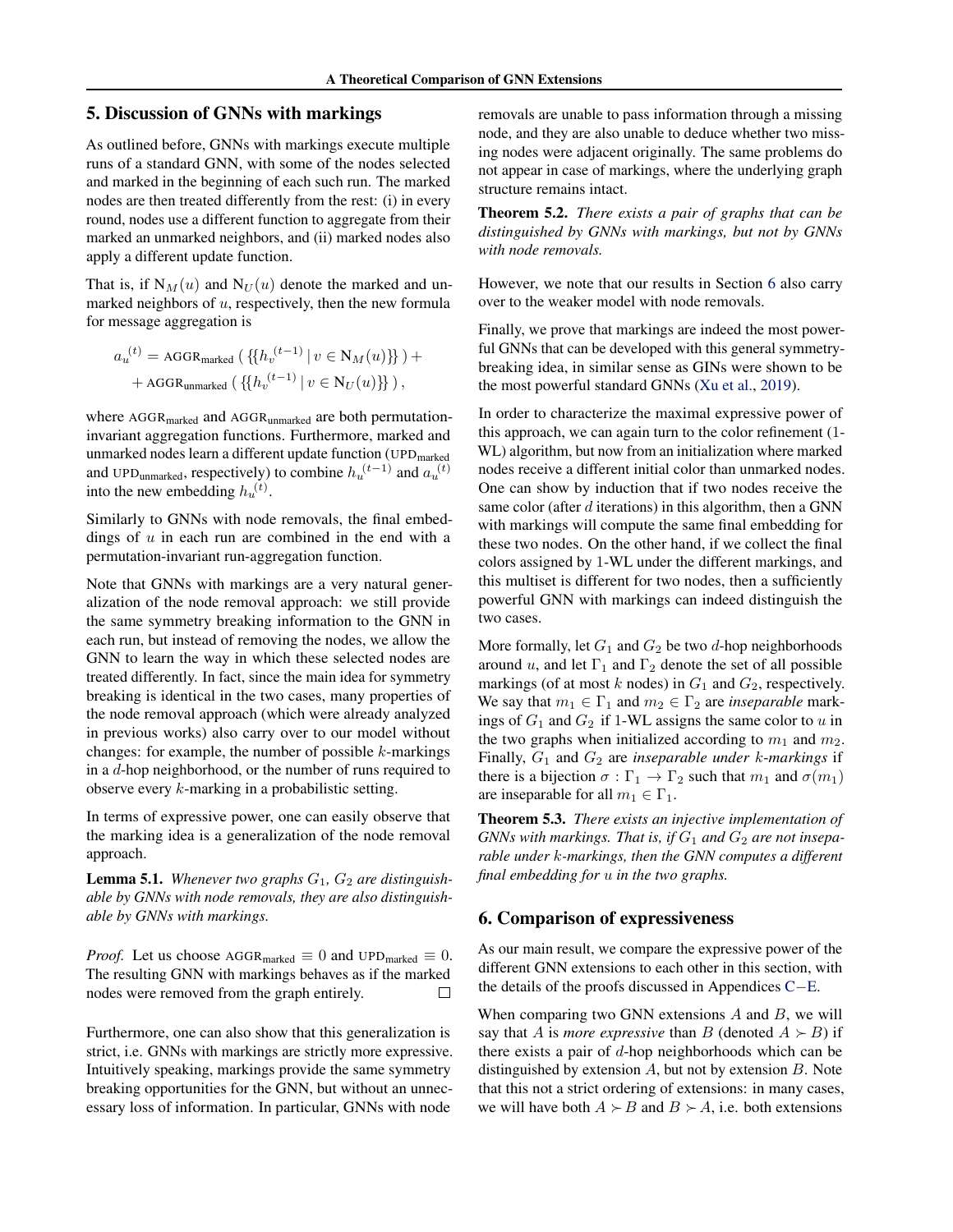can be superior to the other on different kinds of graphs. For strict superiority, we will use  $A \subseteq B$  to show that any pair of graphs distinguishable by  $A$  is also distinguishable by  $B$ .

A summary of our results is illustrated concisely in Figure [1.](#page-1-0) Note that there is an inherent offset in the indexing of the different hierarchies: recall that for the standard GNN model, we have  $1-WL = N_0 = M_0 = S_2$ .

Finally, note that our constructions used in the proofs are all of reasonable size, in the sense that the number of nodes, edges and the maximal degree are all in  $O(k)$ .

#### <span id="page-6-2"></span>6.1. When  $N_k$  and WL are superior

We first present graph constructions where  $N_k$  and the standard WL hierarchy outperform the remaining GNN extensions. We discuss  $N_k$  and WL together because we can actually use the same construction to analyze their expressive power.

<span id="page-6-1"></span>**Theorem 6.1.** *For any*  $k \geq 1$ *, we have* 

- $N_1 \succ S_k$  *and*  $N_1 \succ M_k$ *,*
- 2*-WL*  $\succ S_k$  *and* 2*-WL*  $\succ M_k$ *.*

*Proof sketch.* Our proof is based on a generalization of the method used by Papp *et al.* [\(2021\)](#page-9-13) to show that not every graph can be distinguished with 2 removed nodes.

Let us define two graphs  $C_{\ell,\ell}$  and  $C_{2\ell}$  as follows: for some parameter  $\ell \geq 3$ , let  $C_{\ell,\ell}$  consist of two disjoint cycles of length  $\ell$ , and let  $C_{2\ell}$  consist of a single cycle of length  $2\ell$ . Finally, in both graphs, we add a single node  $u$ , and connect it to all the  $2\ell$  nodes in the graph (see Figure [4\)](#page-6-0).

Intuitively, the main idea of the proof is that our GNNs do not have enough rounds to go around even in the smaller cycle in  $C_{\ell,\ell}$ , hence they only observe smaller arcs of the cycles, which look identical in the two graphs. For standard a GNN, the tree representations are the same for each node in the two graphs. However, if  $\ell \approx 2 \cdot k$ , the two graphs cannot be distinguished by  $S_k$  or  $M_k$  either. In case of  $S_k$ , the subgraphs are not large enough to contain an entire  $\ell$ -cycle, only arcs of length at most  $(k-1)$ ; the subgraph counts for such arcs (and their combinations) turn out to be identical in the two graphs. In case of  $M_k$ , we also find that a GNN essentially needs to mark nodes all around an  $\ell$ -cycle in order to recognize that this is a full cycle of length  $\ell$ , and not a smaller arc of length  $\ell$  within a 2 $\ell$ -cycle.

On the other hand, the two graphs can be distinguished by  $N_1$  for any  $\ell$ : since the entire graph is in the induced 1-hop neighborhood of  $u$  and the two graphs are non-isomorphic, u will receive a different extra feature with  $N_1$  in the two graphs, which makes them distinguishable. Similarly, one can show that 2-WL can distinguish the two graphs. □



<span id="page-6-0"></span>Figure 4. Illustration of the  $C_{\ell,\ell}$  and  $C_{2\ell}$  graphs for  $\ell = 4$ .

Furthermore, on two simpler constructions, one can also show that  $N_1$  and 2-WL can also be superior to each other (in fact, the entire other hierarchy) in some cases.

<span id="page-6-5"></span><span id="page-6-4"></span>**Theorem 6.2.** *For any*  $k > 1$ *, we have*  $N_1 \succ k$ *-WL.* **Theorem 6.3.** *For any*  $k \geq 1$ *, we have*  $2-WL \succ N_k$ *.* 

#### 6.2. When  $M_k$  is superior

In a similar fashion, we show that GNNs with markings can outperform the other methods in terms of expressiveness.

<span id="page-6-6"></span>**Theorem 6.4.** *For any*  $k \geq 1$ *, we have*  $M_1 \succ N_k$  *and*  $M_1$  $\succ S_k$ .

Furthermore, two markings (or node removals) are also sufficient to make a GNN more expressive than 2-WL.

<span id="page-6-7"></span>**Theorem 6.5.** *We have*  $M_2 \succ 2$ *-WL.* 

*Proof sketch.* One can show this through the most popular example graphs for indistinguishability with 2-WL: the Rook's 4×4 and Shrikhande graphs, shown in Figure [5.](#page-7-0)

Let u be any node in these graphs, and consider  $M_2$  with  $d = 2$ . Note that the induced 1-hop neighborhood of u in the two graphs is identical to  $C_{3,3}$  and  $C_6$ , respectively. Consider a 2-marking where the marked nodes are adjacent to both  $u$  and to each other. In this case, in the Rook's graph, there will also be a neighbor of  $u$  which has two marked neighbors, whereas in the Shrikhande graph,  $u$  will have no such neighbor.

That is, if there is a run where (i) u has two marked neighbors, (ii) both marked neighbors have a marked neighbor, and (iii)  $u$  has an unmarked neighbor with two marked neighbors, then it can deduce that it is in the Rook's graph. All these properties can be verified by a GNN with  $d = 2$ .  $\Box$ 

### <span id="page-6-3"></span>6.3. When  $S_k$  is superior

Finally, let us consider graphs that can be distinguished by  $S_k$ , but not by the other methods. We note that some of these results require slight adjustments to carry over to the graph classification setting; see Appendix [G](#page-21-0) for details.

The comparison of  $S_k$  and WL has already been conducted by Bouristas *et al.* [\(2022\)](#page-9-2), who show that  $S_4$  can already be superior to 2-WL. In particular, the graphs in Figure [5](#page-7-0) can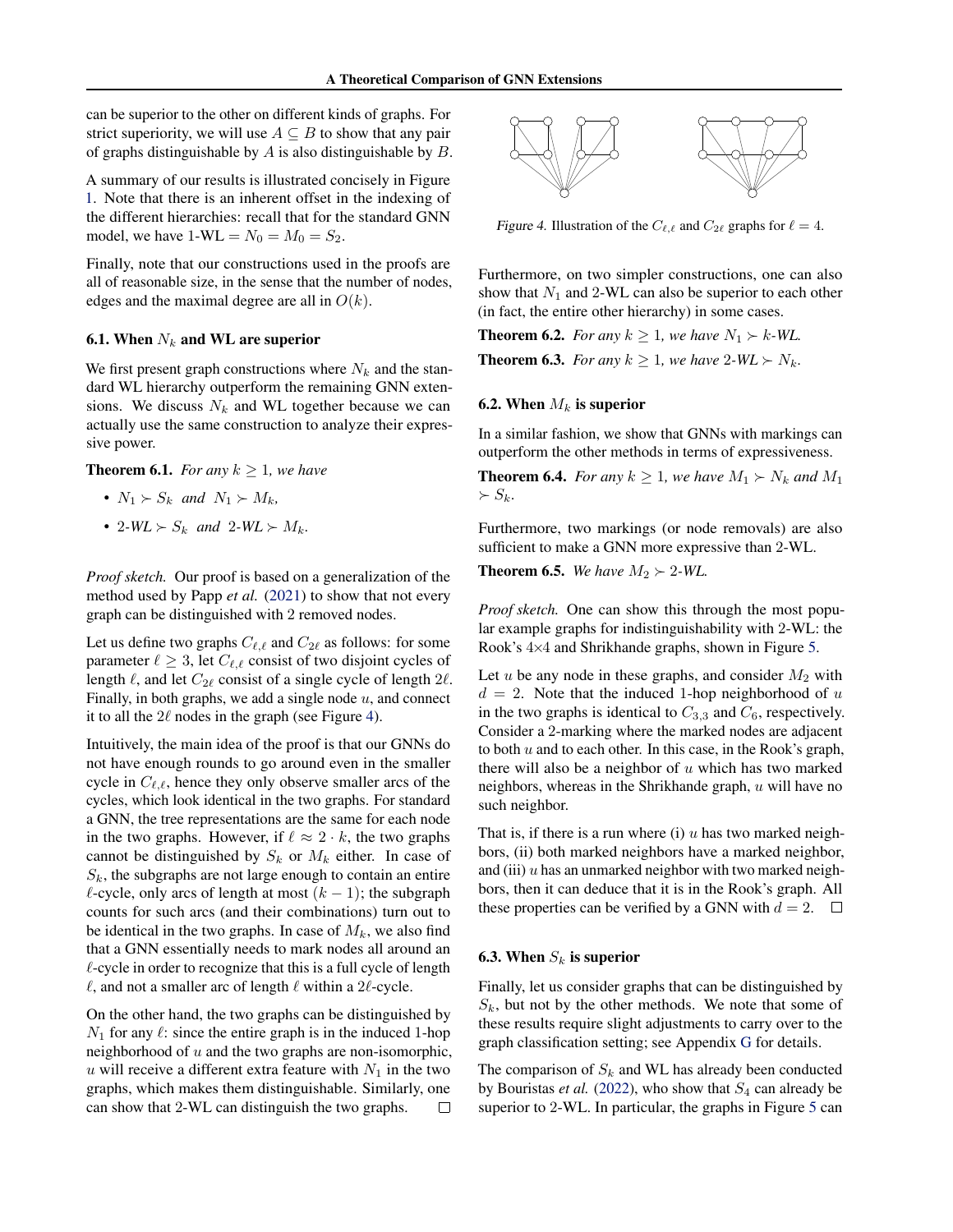

Figure 5. The Rook's 4×4 and Shrikhande graphs.

be distinguished based on the incident number of 4-cliques, but cannot be separated by 2-WL. We also add this as an explicit theorem for completeness.

<span id="page-7-5"></span>**Theorem 6.6.** *We have*  $S_4 \succ 2$ *-WL.* 

On the other hand, it is also known that 2-WL can count triangles and paths of length 2, so  $S_3 \subseteq 2$ -WL.

As for the relationship of  $S_k$  to the remaining methods, we cannot prove a result as general as in the previous cases, i.e. that  $S_k$  for a certain k is stronger than the rest of the extensions for any parameter  $j$ . For example, in case of  $N_i$ , it is already somewhat clear intuitively that  $S_k$  can only hope to be better than  $N_j$  as long as it has extra information, i.e. the counted substructures are not entirely contained in the induced *j*-hop neighborhood of  $u$ .

<span id="page-7-3"></span>**Theorem 6.7.** *For any*  $k > 0$ *, we have* 

- $S_{(k+2)} \subseteq N_k$
- $S_{(k+3)} \succ N_k$ .

*Proof sketch.* To show the containment result, note that except for the path of length  $(k+1)$ , any other graph on  $(k+2)$ nodes has radius at most  $k$ . Hence if such a subgraph is incident to  $u$ , then it is contained entirely in the induced  $k$ -hop neighborhood; thus all these subgraphs can also be counted by  $N_k$ . As for paths of length  $(k + 1)$ , the first k edges of such paths are also always contained in the  $k$ -hop neighborhood, and the number of potential edges to conclude such a path can be inferred from the degree of the penultimate node (at distance  $k$ ) by a standard GNN.

To show  $S_{(k+3)}$  ≻  $N_k$ , we can consider a path of length k from  $u$  to another node  $v$ . In  $G_1$ , we add another triangle incident to  $v$ , whereas in  $G_2$ , we add two more outgoing paths of length 2; these seem identical to a standard GNN with  $d = k + 2$ , and the induced neighborhoods are also identical up to k hops. However, the entire graph in  $G_1$  (the path and the triangle) consists of only  $(k + 3)$  nodes, so  $S_{(k+3)}$  can use it to distinguish the two graphs.  $\Box$ 

Finally, the most challenging task is to compare  $S_k$  to the  $M_i$  hierarchy. Here our results are not necessarily tight: for smaller k values, it remains an open question whether  $S_k$ can still outperform markings, or if a GNN with markings can indirectly infer the number of substructures. We will briefly revisit this question in Section [7.](#page-7-1)

<span id="page-7-2"></span>**Theorem 6.8.** *For any*  $k \ge 1$ *, we have*  $S_{(2k+2)} \succ M_k$ *.* 

<span id="page-7-0"></span>*Proof sketch.* One can prove this through a more rigorous analysis of the  $C_{\ell,\ell}$  vs.  $C_{2\ell}$  construction with a choice of  $\ell = 2k + 1$ . Intuitively, one can show that u cannot distinguish the two graphs unless it can mark every second node in one of the small cycles of  $C_{\ell,\ell}$ , i.e. at least  $k \geq \frac{\ell}{2}$ nodes. As such,  $M_k$  cannot separate the two cases for  $\ell = 2k + 1$ . On the other hand,  $S_{(\ell+1)}$  can distinguish the graphs from the  $(\ell + 1)$ -node subgraph formed by one of the  $\ell$ -cycles and  $u$ , which only appears in  $C_{\ell,\ell}$ .  $\Box$ 

#### 6.4. The limits of each approach

Finally, we point out that while our GNN extensions are rather powerful, they are still far from efficiently distinguishing any pair of graphs. Some of our previous constructions can already be used to show that there are graphs that remain indistinguishable to our extensions until the parameter  $k$  is only an additive/multiplicative constant away from the size of the graph. Moreover, one can essentially combine these properties in a single example which is simultaneously challenging for all of our extensions.

<span id="page-7-4"></span>**Theorem 6.9.** *For all of*  $S_k$ *,*  $N_k$  *and*  $M_k$ *, there exist pairs of non-isomorphic graphs*  $(G_1, G'_1), (G_2, G'_2), ...$  *(of in* $c$ *reasing size*  $n_i = |G_i| = |G'_i|$ ), such that  $G_i$  and  $G'_i$  in the *corresponding construction cannot be distinguished*

- *with*  $S_k$  *unless*  $k > n_i O(1)$ ,
- *with*  $N_k$  *unless*  $k > n_i O(1)$ ,
- *with*  $M_k$  *unless*  $k \geq n_i / O(1)$ *.*

# <span id="page-7-1"></span>7. Counting cliques and cycles

Our results in Section [6](#page-5-1) directly compare GNN extensions to each other. However, we now also consider another natural approach to evaluate the expressiveness of different GNN variants: we analyze their ability to count specific substructures in the graph.

Understanding GNNs from this perspective is not only theoretically interesting, but it is also helpful in practice when selecting the most promising GNN variant to apply for a specific task. For example, if we know that specific kind of structures describe properties that are important for a certain application, then it is reasonable to select a GNN extension which can recognize or count these structures.

Two of the most natural choices for substructures of interest in a graph are cliques and cycles. Cliques are known to be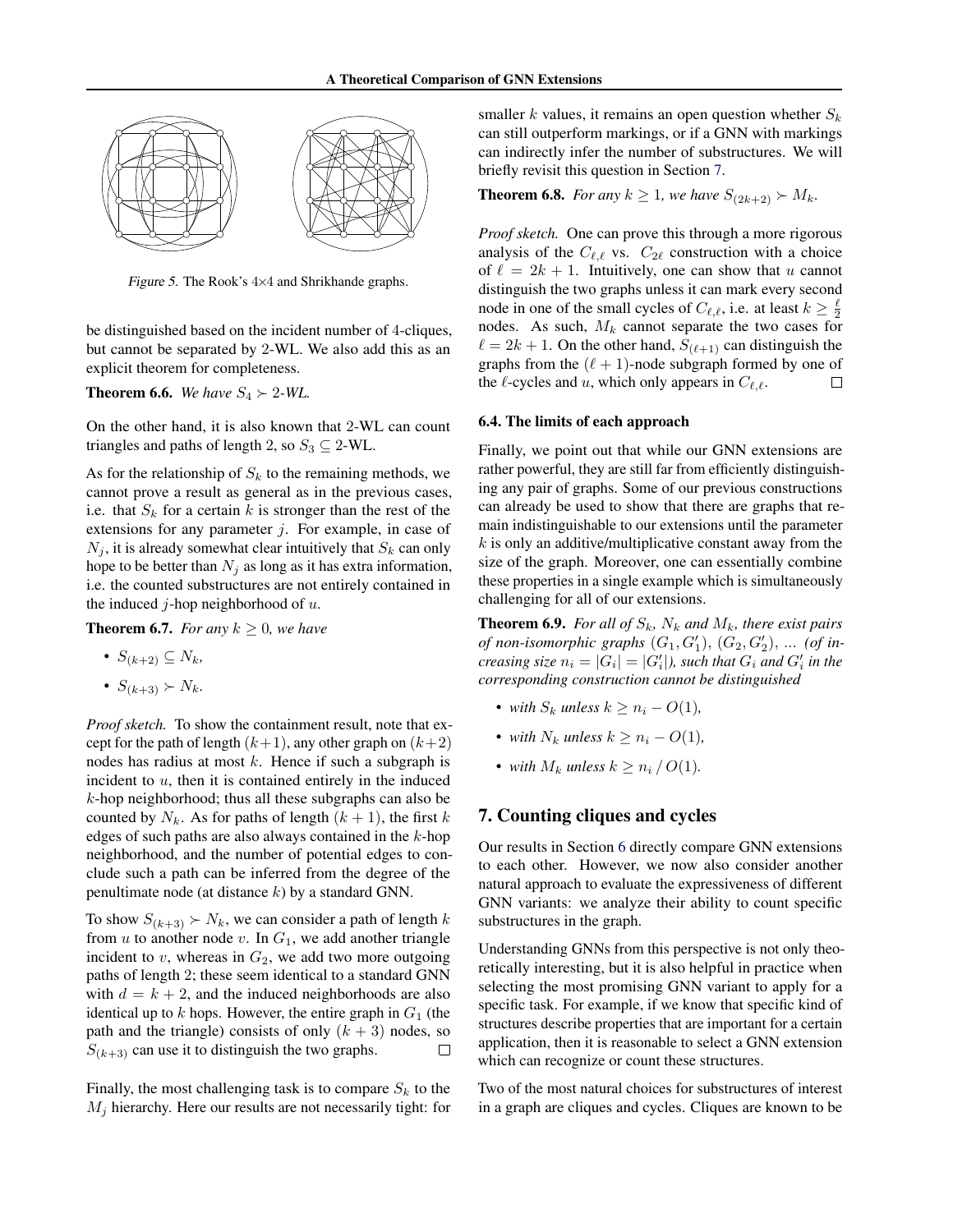#### A Theoretical Comparison of GNN Extensions

|                 | $S_k$                                  | $N_k$                                                | $M_k$                                   |
|-----------------|----------------------------------------|------------------------------------------------------|-----------------------------------------|
| can<br>count    | $k$ -cliques                           | any clique<br>already with $k=1$<br>$(2k+1)$ -cycles | $(k+2)$ -cliques                        |
|                 | $k$ -cycles                            |                                                      | $(k+1)$ -cycles<br>only if $d \geq k+1$ |
| cannot<br>count | $(k+1)$ -cliques<br>for small k values |                                                      | $(k+3)$ -cliques<br>for small k values  |
|                 | $(k+1)$ -cycles                        | $(2k+2)$ -cycles                                     |                                         |

Figure 6. Summary of our results on counting cliques and induced cycles with the different GNN extensions.

crucial e.g. when analyzing the properties of social network graphs, whereas induced cycles have a central role in recognizing the structural properties of molecules [\(Milo et al.,](#page-9-15) [2002;](#page-9-15) [Girvan & Newman,](#page-9-16) [2002\)](#page-9-16). Previous work has already studied the standard  $k$ -WL hierarchy extensively in terms of its ability to count cliques and cycles [\(Arvind et al.,](#page-9-17) [2020;](#page-9-17) [Chen et al.,](#page-9-18) [2020;](#page-9-18) [Bodnar et al.,](#page-9-19) [2021a\)](#page-9-19).

As such, we now briefly analyze whether it is possible to compute the number of  $\ell$ -cliques or induced  $\ell$ -cycles with each of our GNN variants, for some  $\ell \geq 3$ ; in general, our goal is to find the highest value  $\ell$  for which this is possible with a given GNN extension. Recall that the basic 1-WL is not even able to count 3-cliques or 3-cycles (i.e. triangles). Our observations on counting these structures are summarized in Figure [6.](#page-8-0)

We again focus on the problem from a single node's perspective, that is, whether  $u$  is able to count the number of  $\ell$ -cliques or  $\ell$ -cycles it is contained in; however, the results also carry over to the global problem of counting the total number of such structures in the graph.

The question is easiest to answer for the  $S_k$  hierarchy: here, the nodes are directly provided with the number of all incident substructures of size  $k$ . On the other hand, one can show that  $S_k$  is unable to count larger structures than those that are already counted in its preprocessing phase.

<span id="page-8-1"></span>**Theorem 7.1.** An  $S_k$  GNN can count k-cliques and k-cycles, *but it cannot count*  $(k + 1)$ *-cycles.* 

We also show that the result is also tight on cliques for small k values, i.e. that  $S_k$  cannot count  $(k + 1)$ -cliques.

In case of  $N_k$ , counting cliques is straightforward, since any clique is already contained in the 1-hop induced neighborhood of a node. As for cycles,  $N_k$  can only count them until we can ensure that the entire cycle is within the  $k$ -hop induced neighborhood of u.

<span id="page-8-2"></span>**Theorem 7.2.** An  $N_1$  GNN can count  $\ell$ -cliques for any  $\ell \geq 3$ . An  $N_k$  GNN can count  $(2k+1)$ -cycles, but it cannot *count*  $(2k + 2)$ *-cycles.* 

<span id="page-8-0"></span>Finally,  $M_k$  turns out to be more challenging to analyze. However, it is still relatively straightforward to show that the set of k-markings allow us to identify all  $(k+2)$ -cliques in the graph.

<span id="page-8-3"></span>**Theorem 7.3.** An  $M_k$  GNN can count  $(k + 2)$ -cliques.

We again show that this result is also tight for small  $k$  values, i.e. that  $M_k$  cannot count  $(k + 3)$ -cliques.

Counting cycles with  $M_k$ , on the other hand, is a much harder problem. We discuss some results on how  $M_k$  can count cycles in a more limited sense in Appendix [F.](#page-20-0)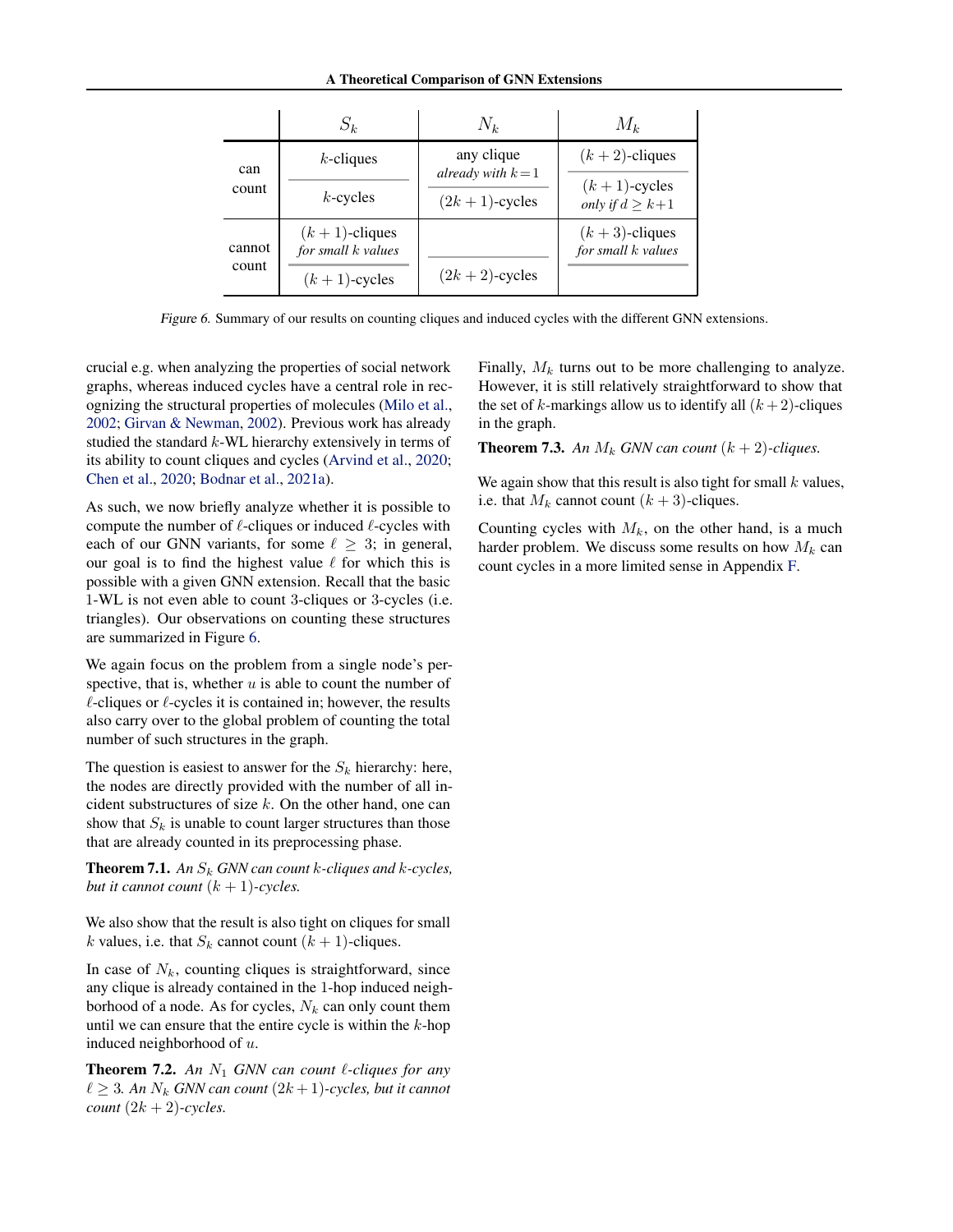# References

- <span id="page-9-8"></span>Abboud, R., Ceylan, I. I., Grohe, M., and Lukasiewicz, T. The surprising power of graph neural networks with random node initialization. In *International Joint Conference on Artificial Intelligence (IJCAI-21)*, pp. 2112–2118, 2021.
- <span id="page-9-17"></span>Arvind, V., Fuhlbrück, F., Köbler, J., and Verbitsky, O. On weisfeiler-leman invariance: Subgraph counts and related graph properties. *Journal of Computer and System Sciences*, 113:42–59, 2020.
- <span id="page-9-12"></span>Barceló, P., Geerts, F., Reutter, J., and Ryschkov, M. Graph neural networks with local graph parameters. In *Advances in Neural Information Processing Systems (NeurIPS)*, volume 34, pp. 25280–25293, 2021.
- <span id="page-9-14"></span>Bevilacqua, B., Frasca, F., Lim, D., Srinivasan, B., Cai, C., Balamurugan, G., Bronstein, M. M., and Maron, H. Equivariant subgraph aggregation networks. *arXiv preprint arXiv:2110.02910*, 2021.
- <span id="page-9-19"></span>Bodnar, C., Frasca, F., Otter, N., Wang, Y. G., Lio, P., ` Montúfar, G., and Bronstein, M. M. Weisfeiler and lehman go cellular: CW networks. In *Advances in Neural Information Processing Systems (NeurIPS)*, volume 34, pp. 2625–2640, 2021a.
- <span id="page-9-3"></span>Bodnar, C., Frasca, F., Wang, Y., Otter, N., Montufar, G. F., Lió, P., and Bronstein, M. Weisfeiler and lehman go topological: Message passing simplicial networks. In *International Conference on Machine Learning (ICML)*, volume 139, pp. 1026–1037, 2021b.
- <span id="page-9-2"></span>Bouritsas, G., Frasca, F., Zafeiriou, S. P., and Bronstein, M. Improving graph neural network expressivity via subgraph isomorphism counting. *IEEE Transactions on Pattern Analysis and Machine Intelligence*, 2022.
- <span id="page-9-21"></span>Cai, J.-Y., Fürer, M., and Immerman, N. An optimal lower bound on the number of variables for graph identification. *Combinatorica*, 12(4):389–410, 1992.
- <span id="page-9-18"></span>Chen, Z., Chen, L., Villar, S., and Bruna, J. Can graph neural networks count substructures? In *Advances in Neural Information Processing Systems (NeurIPS)*, volume 33, pp. 10383–10395, 2020.
- <span id="page-9-4"></span>Cotta, L., Morris, C., and Ribeiro, B. Reconstruction for powerful graph representations. In *Advances in Neural Information Processing Systems (NeurIPS)*, volume 34, pp. 1713–1726, 2021.
- <span id="page-9-1"></span>Fout, A., Byrd, J., Shariat, B., and Ben-Hur, A. Protein interface prediction using graph convolutional networks. In *Advances in Neural Information Processing Systems (NeurIPS)*, volume 30, 2017.
- <span id="page-9-5"></span>Garg, V., Jegelka, S., and Jaakkola, T. Generalization and representational limits of graph neural networks. In *International Conference on Machine Learning (ICML)*, volume 119, pp. 3419–3430, 2020.
- <span id="page-9-0"></span>Gilmer, J., Schoenholz, S. S., Riley, P. F., Vinyals, O., and Dahl, G. E. Neural message passing for quantum chemistry. In *International Conference on Machine Learning (ICML)*, August 2017.
- <span id="page-9-16"></span>Girvan, M. and Newman, M. E. J. Community structure in social and biological networks. *Proceedings of the National Academy of Sciences*, 99(12):7821–7826, 2002.
- <span id="page-9-20"></span>Kiefer, S. and Neuen, D. The Power of the Weisfeiler-Leman Algorithm to Decompose Graphs. In *44th International Symposium on Mathematical Foundations of Computer Science (MFCS 2019)*, volume 138 of *LIPIcs*, pp. 45:1–45:15, 2019.
- <span id="page-9-6"></span>Loukas, A. How hard is to distinguish graphs with graph neural networks? In *Advances in Neural Information Processing Systems (NeurIPS)*, volume 33, pp. 3465–3476, 2020a.
- <span id="page-9-7"></span>Loukas, A. What graph neural networks cannot learn: depth vs width. In *8th International Conference on Learning Representations (ICLR)*, 2020b.
- <span id="page-9-11"></span>Maron, H., Ben-Hamu, H., Serviansky, H., and Lipman, Y. Provably powerful graph networks. In *Advances in Neural Information Processing Systems (NeurIPS)*, volume 32, 2019.
- <span id="page-9-15"></span>Milo, R., Shen-Orr, S., Itzkovitz, S., Kashtan, N., Chklovskii, D., and Alon, U. Network motifs: Simple building blocks of complex networks. *Science*, 298 (5594):824–827, 2002.
- <span id="page-9-10"></span>Morris, C., Ritzert, M., Fey, M., Hamilton, W. L., Lenssen, J. E., Rattan, G., and Grohe, M. Weisfeiler and Leman go neural: Higher-order graph neural networks. In *Proceedings of the AAAI Conference on Artificial Intelligence*, volume 33, pp. 4602–4609, 2019.
- <span id="page-9-9"></span>Morris, C., Lipman, Y., Maron, H., Rieck, B., Kriege, N. M., Grohe, M., Fey, M., and Borgwardt, K. Weisfeiler and leman go machine learning: The story so far. *arXiv preprint arXiv:2112.09992*, 2021.
- <span id="page-9-13"></span>Papp, P. A., Martinkus, K., Faber, L., and Wattenhofer, R. DropGNN: Random dropouts increase the expressiveness of graph neural networks. In *Advances in Neural Information Processing Systems (NeurIPS)*, volume 34, pp. 21997–22009, 2021.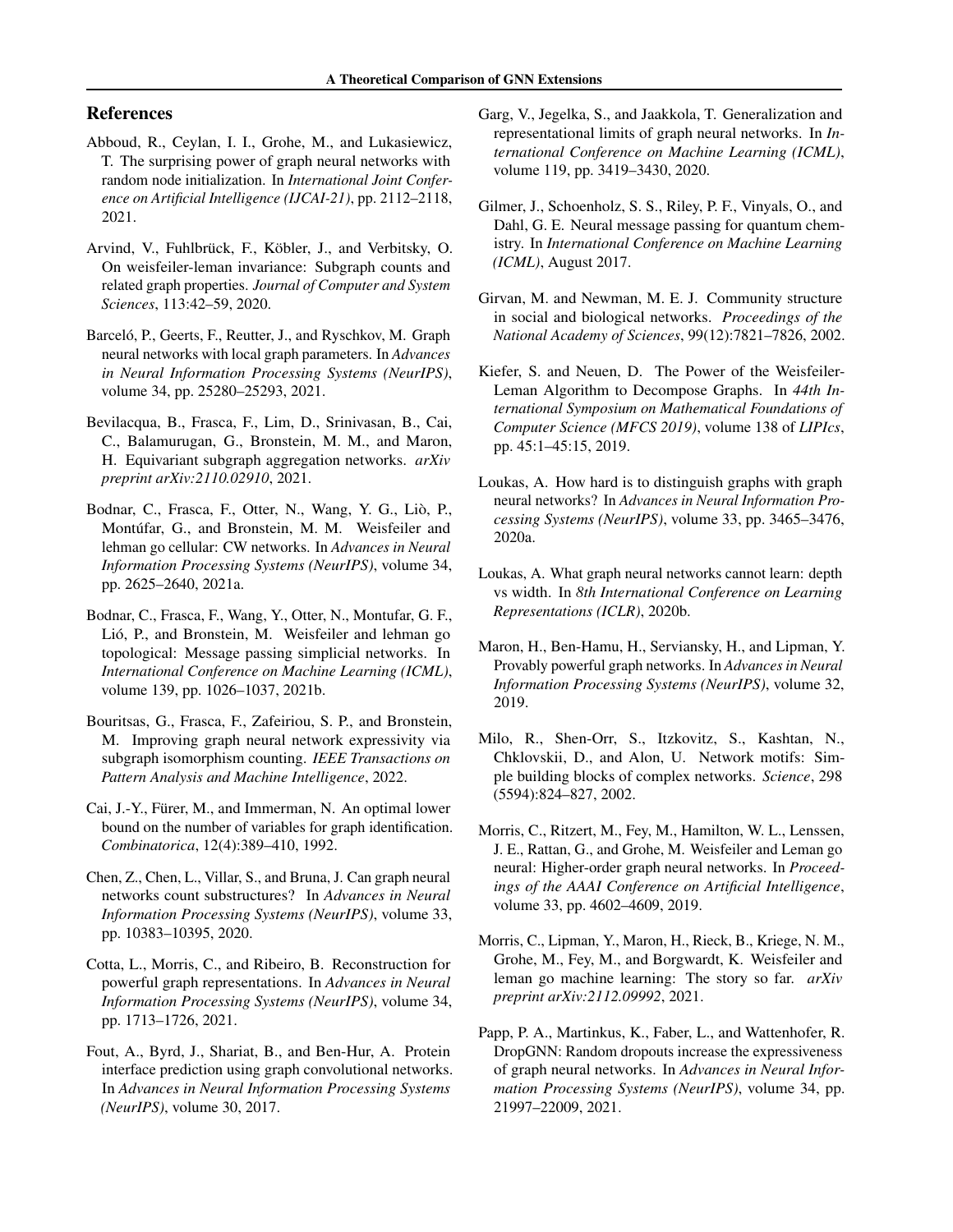- <span id="page-10-1"></span>Sanchez-Gonzalez, A., Godwin, J., Pfaff, T., Ying, R., Leskovec, J., and Battaglia, P. Learning to simulate complex physics with graph networks. In *International Conference on Machine Learning (ICML)*, pp. 8459–8468, 2020.
- <span id="page-10-10"></span>Sandfelder, D., Vijayan, P., and Hamilton, W. L. Ego-GNNs: Exploiting ego structures in graph neural networks. In *IEEE International Conference on Acoustics, Speech and Signal Processing (ICASSP)*, pp. 8523–8527, 2021.
- <span id="page-10-6"></span>Sato, R. A survey on the expressive power of graph neural networks. *arXiv preprint arXiv:2003.04078*, 2020.
- <span id="page-10-5"></span>Sato, R., Yamada, M., and Kashima, H. Approximation ratios of graph neural networks for combinatorial problems. In *Advances in Neural Information Processing Systems (NeurIPS)*, volume 32, 2019.
- <span id="page-10-4"></span>Sato, R., Yamada, M., and Kashima, H. Random features strengthen graph neural networks. In *Proceedings of the 2021 SIAM International Conference on Data Mining (SDM)*, pp. 333–341, 2021.
- <span id="page-10-2"></span>Scarselli, F., Gori, M., Tsoi, A. C., Hagenbuchner, M., and Monfardini, G. The graph neural network model. *IEEE Transactions on Neural Networks*, 2008.
- <span id="page-10-3"></span>Wu, Z., Pan, S., Chen, F., Long, G., Zhang, C., and Philip, S. Y. A comprehensive survey on graph neural networks. *IEEE Transactions on Neural Networks and Learning Systems*, 2020.
- <span id="page-10-7"></span>Xu, K., Hu, W., Leskovec, J., and Jegelka, S. How powerful are graph neural networks? In *International Conference on Learning Representations (ICLR)*, 2019.
- <span id="page-10-0"></span>Ying, R., He, R., Chen, K., Eksombatchai, P., Hamilton, W. L., and Leskovec, J. Graph convolutional neural networks for web-scale recommender systems. In *Proceedings of the 24th ACM SIGKDD International Conference on Knowledge Discovery & Data Mining*, pp. 974–983, 2018.
- <span id="page-10-8"></span>You, J., Gomes-Selman, J. M., Ying, R., and Leskovec, J. Identity-aware graph neural networks. In *Proceedings of the AAAI Conference on Artificial Intelligence*, volume 35, pp. 10737–10745, 2021.
- <span id="page-10-9"></span>Zhang, M. and Li, P. Nested graph neural networks. In *Advances in Neural Information Processing Systems (NeurIPS)*, volume 34, pp. 15734–15747, 2021.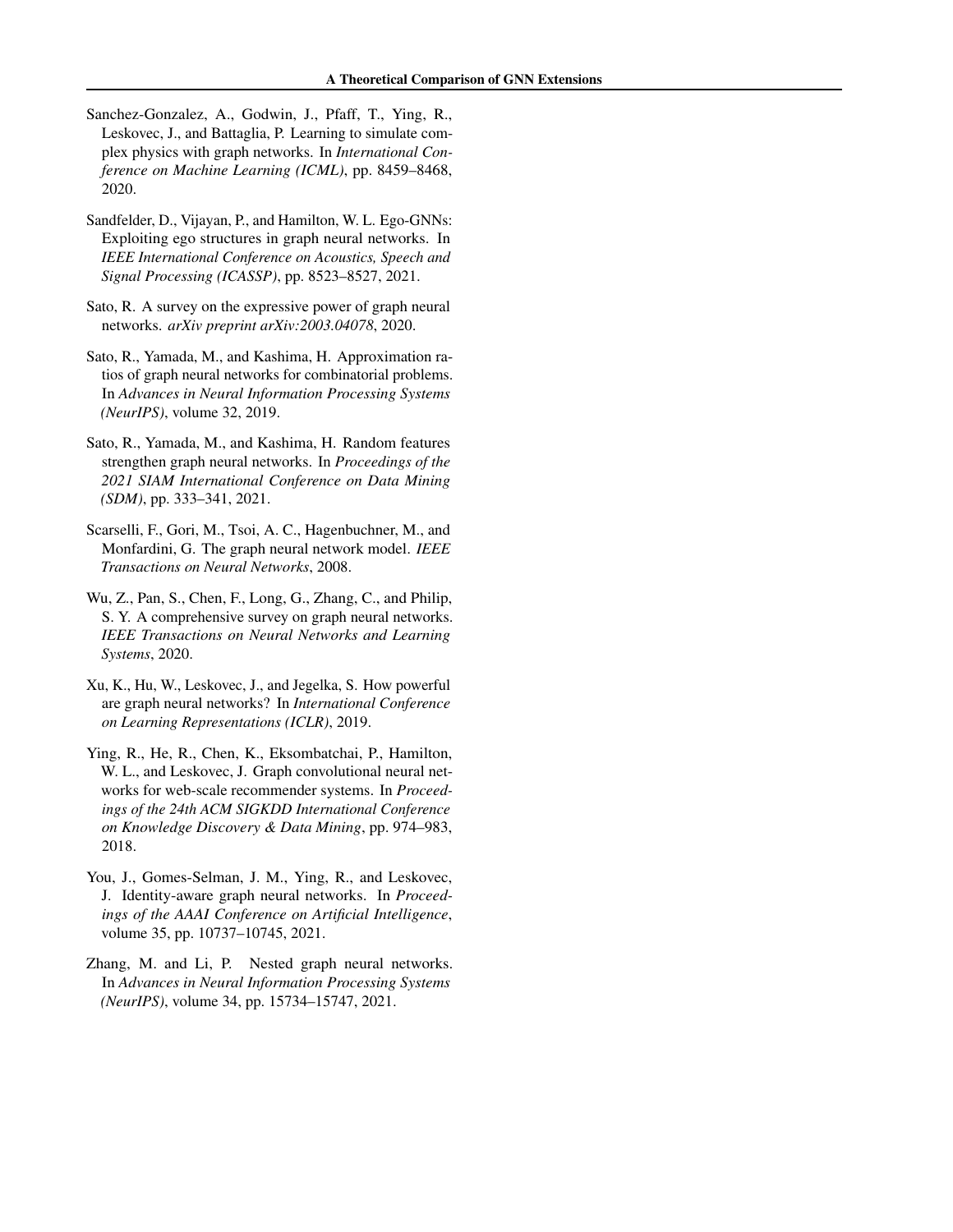# <span id="page-11-0"></span>A. More details on the GNN extensions

In this section we discuss each of our GNN extensions in slightly more detail.

In case of  $S_k$ , a naive implementation of the method would require a preprocessing time that is in  $O({|H| \choose k})$ , where  $|H|$ denotes the number of nodes in the  $(k - 1)$ -neighborhood of u. Let us denote the largest degree in the graph by  $\Delta$ ; in several applications (e.g. chemistry or biology), this  $\Delta$  is essentially considered a constant. In these cases, one can apply a naive upper bound of  $|H| \leq O(\Delta^{k-1})$ . As such, if both  $\Delta$  and  $k$  are small constants, then the required preprocessing time can be essentially linear in the size  $n$  of the whole graph, which makes it much more efficient than higher-order WL methods. However, another practical issue with  $S_k$  is the number of new features added, since the number of non-isomorphic connected graphs on k nodes grows rapidly.

For  $N_k$ , the running time of the preprocessing phase again depends on the size of the k-hop neighborhood of u; we can again upper bound this by  $O(\Delta^{k-1})$ . Note that we need to compute the isomorphism class of the neighborhood in question; since the best known exact algorithms for isomorphism testing are only quasi-polynomial, this only makes the approach viable for very small k values and on graphs with very small  $\Delta$  in practice. Alternatively, one might use a hash function or a more sophisticated heuristic to approximate these extra features in a practical implementation.

Note that for both  $S_k$  and  $N_k$ , an alternative approach would be to assign the extra features to u by not only distinguishing different subgraphs/induced neighborhoods, but also based on the position of u within the given graph. That is, e.g. for a given subgraph of size at most  $k$ , we not only add a single extra feature, but multiple features also based on where  $u$  is located in the given subgraph. Some of the related works that study these approaches also consider this idea. We note that this modification does not affect our results: our positive results on  $S_k$  and  $N_k$  do not require this information, while our claims on the limits of the methods still hold if this information is added.

In case of markings or node removals, if  $|H|$  now denotes the size of the d-hop neighborhood of u, then the number of possible ways to mark at most k nodes in this graph is in  $O({|H| \choose k})$ ; note that in contrast to  $S_k$ , H may now be in the (possibly much larger) magnitude of  $O(\Delta^d)$ . In each case, we now need a separate GNN run for d rounds in the graph induced by the d-hop neighborhood of u, executing this for all n nodes of the graph separately. An alternative is the probabilistic approach of [\(Papp et al.,](#page-9-13) [2021\)](#page-9-13), which allows us to execute the method on the whole graph together, with all nodes observing the same markings in a single GNN run; however, in this case, we are only guaranteed to observe every possible combination of marked (or removed) nodes with a certain probability.

Another question regarding the marking/node removal approach is whether  $u$  is in general aware of the number of nodes that are marked/removed in the current run. That is, for simplicity, we assumed that our framework is provided with each configuration that corresponds to a k'-marking (for  $k' \in \{0, ..., k\}$ ), it computes an embedding for u, and then it merges this multiset into a final embedding. Another possibility would be a setting where for each run, besides an embedding, u is also directly informed of the number of nodes marked in the run (and hence formally the multiset becomes a multiset of pairs, each pair consisting of an embedding and an integer  $k'$ ). The reason this needs to be discussed is because in the probabilistic setting, the GNN may encounter a specific  $k'$ -marking multiple times, and thus might be able to infer  $k'$ from the frequency of these cases, hence obtaining extra information compared to the discussed case when it is directly ensured that each  $k'$ -marking is visited exactly once. However, we note that this change is not relevant for our proofs; that is, whenever we show that  $M_k$  is more expressive than another model, the corresponding proofs do not require us to directly label the specific markings by the number of marked nodes, and whenever a pair of graphs cannot be distinguished by  $M_k$ , then the same proof still holds even if the specific runs are labeled with the corresponding  $k'$  value.

We note that an alternative method is to perturb (e.g. remove) not nodes, but edges of the original; this has also been studied in [\(Bevilacqua et al.,](#page-9-14) [2021\)](#page-9-14).

# B. GNNs with markings

### B.1. Discussion of GNNs with markings

We have already mentioned before in Section [5](#page-5-0) that many aspects of GNNs with markings behave identically to the node removal case, and as such, they have been analyzed in previous works; some examples are the number of possible k-markings in the d-hop neighborhood of  $u$ , or (in the probabilistic setting) the number of runs needed to observe specific  $k$ -markings with a given probability.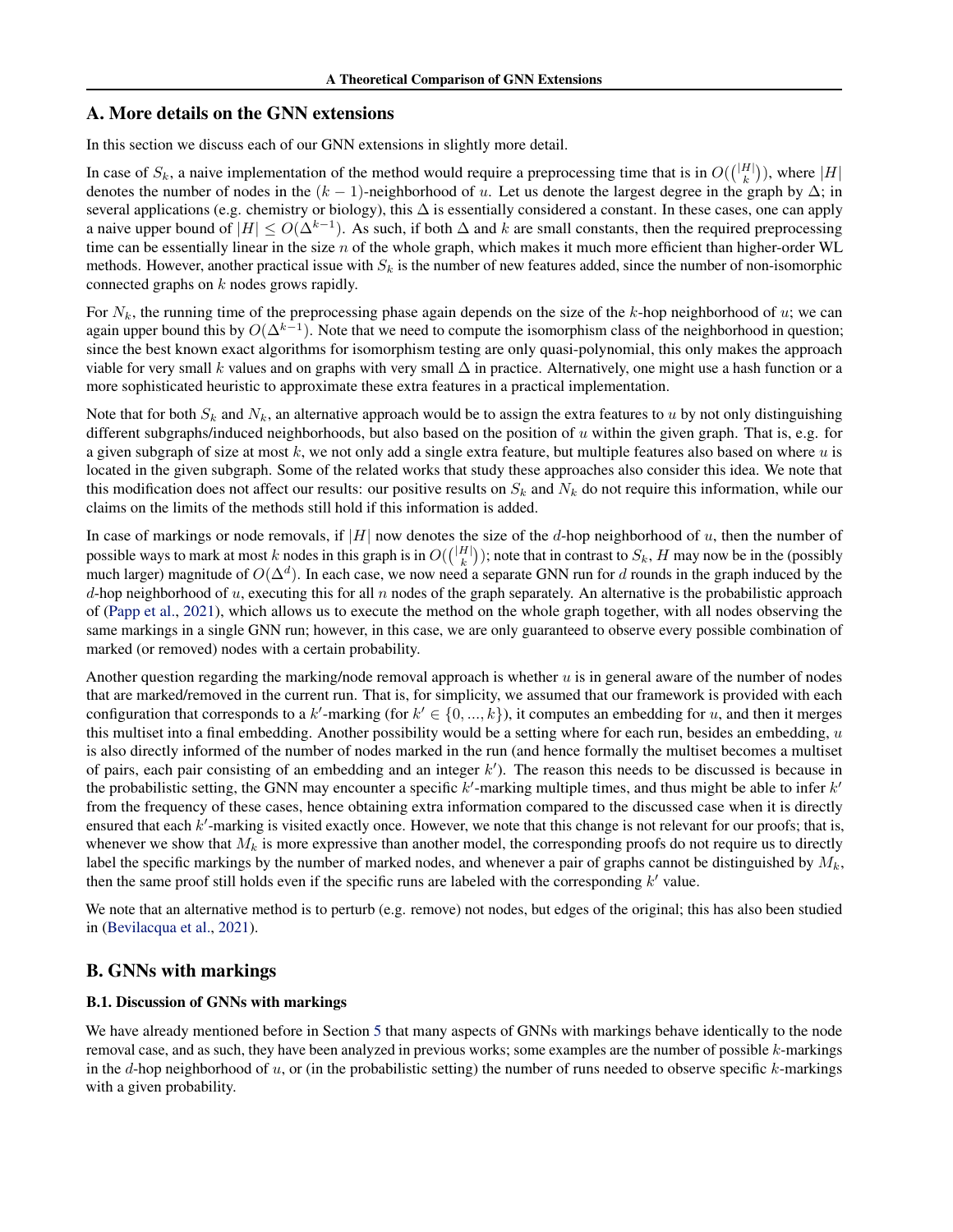The concept of marking also removes a minor technicality around node removals: should we allow a node u to compute an embedding in a run where u is removed, or should it compute a specific INVALID value? In case of markings, u simply remains a node of the network, and it is aware of the fact that it has been marked.

Note that the marking idea is also loosely related to the concept of identity-aware GNNs [\(You et al.,](#page-10-8) [2021\)](#page-10-8), where the authors assume that each node can recognize itself (but only itself) in the tree representation of its neighborhood. However, these approaches require a different kind of way to process the tree representation of every node, and furthermore, in contrast to markings, the GNN is often still unable to the recognize that specific nodes in the tree representation actually correspond to the same original node.

#### B.2. Proof of Theorem [5.2](#page-5-2)

We now show Theorem [5.2,](#page-5-2) i.e. that markings are indeed more expressive than node removals. Intuitively, markings offer the following advantages compared to the node removal approach:

- Whenever multiple nodes are removed, the information about the edges between these nodes is lost. On the other hand, in case of markings, marked nodes are still aware of (and can easily e.g. count) their marked neighbors. Due to this, it is significantly easier to e.g. count cliques with markings than with dropouts.
- Whenever a node is removed, the GNN is not able to pass information through this node anymore. It can happen that two subgraphs are only distinguishable through the dropout of a specific node  $v$ , however, all paths from a node  $u$  in our graph go through this node v. As such, u cannot separate the two cases, since whenever v is dropped, u has no access to the rest of this subgraph. The same problem does not appear in case of markings, where the underlying graph remains intact.

We construct a concrete example graph based on the first point.

*Proof of Theorem* [5.2.](#page-5-2) We define two graphs  $G_1$  and  $G_2$  as follows. Consider two independent cycles of length 4 and 10, respectively, and number their nodes from 0 to 3 and from 0 to 9 in a clockwise order. Let us draw an edge from our node  $u$ to all the 14 nodes in these graphs. We then add two extra edges to both  $G_1$  and  $G_2$ . In  $G_1$ , we connect nodes 0 and 2, and nodes 5 and 7 in the cycle of length 10; that is, we add two chords between nodes at distance 2 in the distant ends of the cycle. In  $G_2$ , we connect nodes 0 and 5 of the 10-cycle, and we connect nodes 0 and 2 of the 4-cycle (i.e. we add one of the longest possible chords in both cycles). Finally, there are still 10 nodes in both graphs that have degree 3 only; to each of these, we add a separate leaf node that we only connect to this specific node. We call these leaves *upper nodes*, while we call the original 14 nodes *lower nodes*. Furthermore, let us refer to the 4 lower nodes that do not have an adjacent upper node as *crossing nodes*. Altogether, both  $G_1$  and  $G_2$  consists of u (with degree 14), 14 lower nodes of degree 4, and 10 upper nodes of degree 1.

We consider this graph from u's perspective with  $d = 2$ ; note that the entire graph is within the 2-hop neighborhood of u. We consider a GNN with  $k = 2$ ; that is, we show that (i) the two graphs cannot be distinguished by a GNN after removing two nodes, but (ii) the two graphs can be distinguished by a GNN after marking two nodes.

Let us first analyze the case of removing nodes. If  $k'$  nodes are removed from the d-hop neighborhood of  $u$  in a run, then let us call this run a  $k'$ -removal (analogously to our definition of a  $k'$ -marking). Note that similarly to the case of the  $C_{\ell,\ell}$  and  $C_{2\ell}$  graphs (analyzed later), a GNN can essentially extract the following information from the graph in  $d = 2$  rounds in a given run: the (remaining) degree of  $u$  in the first round, and the multiset of the (remaining) degrees of the nodes adjacent to  $u$  in the second round. If both of these coincide for a specific run, then a GNN with node removals is unable to distinguish the given  $k'$ -removals.

Let us analyze all the node removal patterns in both graphs. Note that without removing nodes, all neighbors of  $u$  have degree 4, so the two graphs are identical to 1-WL.

As for 1-removals, there are 24 of these in both  $G_1$  and  $G_2$  (assuming that u itself is not removed). In 10 of these 1-removals, we delete a lower node which also has an upper neighbor; these cases are all identical for a GNN, since they imply that u's degree decreases by 1, and two neighbors of u also have their degree decreased by 1 and 1 (we will use  $(1, 1)$  for a short notation of this effect on the neighbors, and call it the *signature* of this removal). Besides this, there are 4 distinct 1-removals (in both graphs) where the deleted lower node is a crossing node; this means that  $u$ 's degree decreases by 1, and three distinct neighbors of u also lose a degree (i.e. a signature of  $(1, 1, 1)$ ). Finally, there are 10 distinct 1-removals where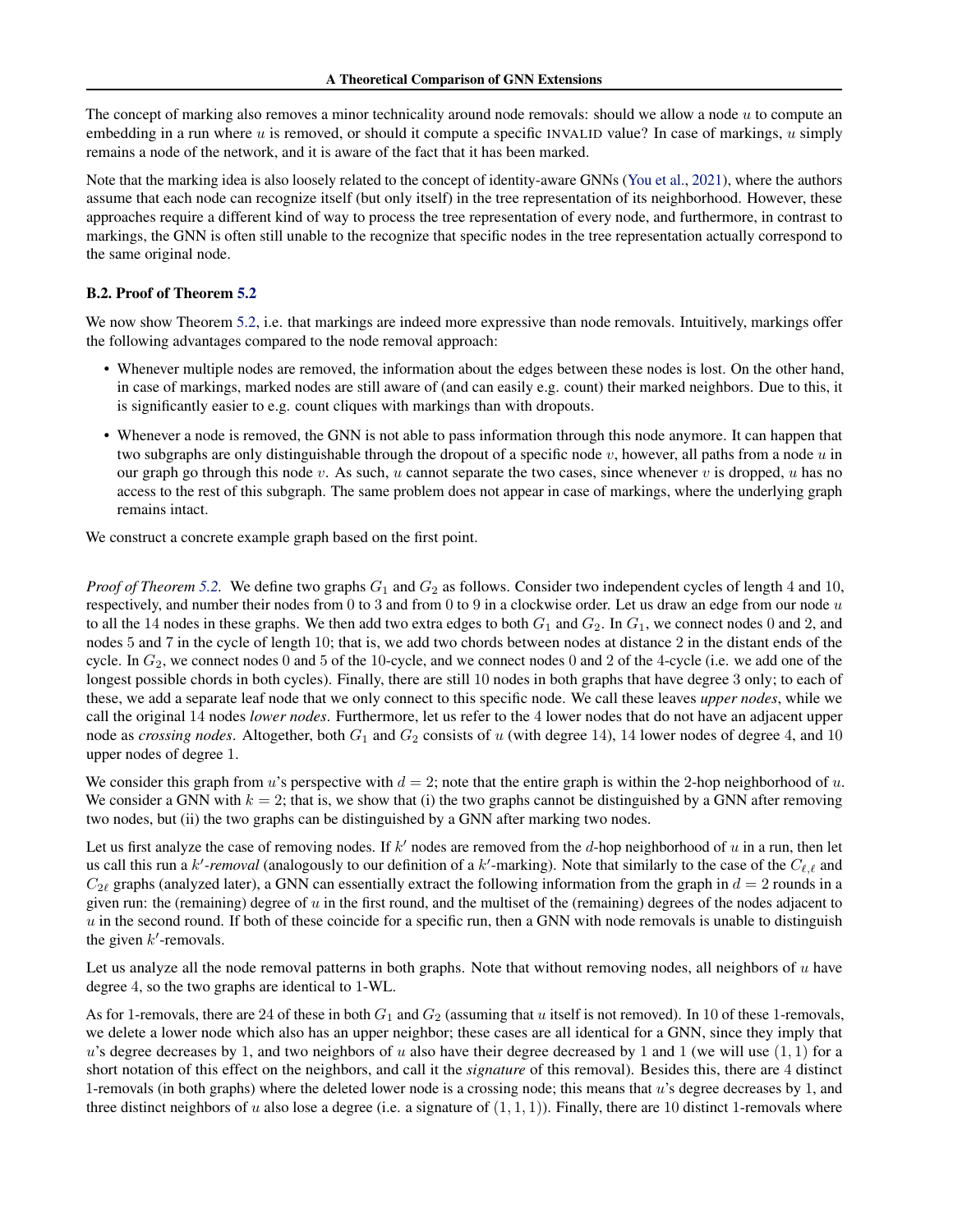an upper node is removed; this has no effect on  $u$ 's degree, and has signature  $(1)$ . Since all of these patterns have identical multiplicity in  $G_1$  and  $G_2$ , the two graphs cannot be distinguished from the 1-removals.

Now let us consider 2-removals, and split this into three cases, based on whether two upper nodes are removed, or two lower nodes, or an upper and a lower node. The simplest case is when two upper nodes are removed: this has no effect on u's degree, has a signature of  $(1, 1)$ , and can occur in  $\binom{10}{2}$  different ways in both graphs.

Now assume that one upper and one lower node is removed. Note that all of these cases reduce the degree of  $u$  by 1, so we only need to consider the degrees of u's neighbors. There are 10 pairs in both graphs where we remove a lower node and its upper neighbor; this results in a pattern of  $(1, 1)$ . Next let us consider the pairs where v is a lower node, and the upper node we remove is adjacent to one of the neighbors of v. There are 8 cases in both graphs where v is a crossing node, which result in  $(2, 1, 1)$ . In the rest of the cases (12 of them), the signature is always  $(2, 1)$ . Finally, consider the pairs where the distance between the two nodes is at least 3. When v is a crossing node and the upper node does not belong to a neighbor of v, then the signature is  $(1, 1, 1, 1)$ ; this happens in 32 ways in both graphs. When v is not a crossing node and the upper node does not belong to a neighbor of v, then the signature is  $(1, 1, 1)$ , and this can happen in 78 ways.

Finally, assume that two lower nodes are removed; this always decreases the degree of  $u$  by 2. Note that in this case (and this is the main idea of the proof), if the two removed nodes were crossing nodes connected by an edge, then  $u$  remains unaware of this. First consider the pairs that are adjacent to each other along one of the cycles (i.e. not through a chord added later); there are 14 such pairs in both graphs. In both graphs, 4 of these pairs have signature  $(2, 1)$ : this happens when one of the nodes is a crossing node with a short chord (over an arc of length 2), and the other node is the node in the middle of this arc. Another 4 pairs have signature  $(1, 1, 1)$ : one of the nodes is still a crossing node, and its neighbor is not part of a short arc; in particular, this always happens in the 10-cycle, with nodes 3, 4, 8, 9 (and their crossing neighbor) in  $G_1$ , and nodes 1, 4, 6, 9 (and their crossing neighbor) in  $G_2$ . The remaining 6 adjacent pairs have signature  $(1, 1)$ .

Now consider the lower node pairs that are at distance 2 along one of the cycles. In both graphs, these pairs in the 4-cycle give a signature of  $(2, 2)$ . In both 10-cycles, there are 4 such pairs where exactly one the two nodes is a crossing node, which results in  $(2, 1, 1, 1)$ . The remaining such pairs all produce a signature of  $(2, 1, 1)$ , and there are 6 such pairs.

Finally, consider the lower node pairs that are at distance larger than 2 along the 10-cycle, or in different cycles. There are 4 such pairs where both nodes are crossing nodes and they are not adjacent, which results in a signature of  $(1, 1, 1, 1, 1, 1)$ . There are 4 cases in both graphs where exactly one of the two nodes is a crossing node, and they also have a common neighbor in the 10-cycle (such as e.g. nodes 0 and 3 in  $G_1$ , or nodes 0 and 4 in  $G_2$ ); this results in  $(2, 1, 1, 1)$ . There are also 28 pairs where exactly one of the two nodes is crossing, but they have no common neighbor (apart from  $u$ ); this gives  $(1, 1, 1, 1, 1)$ . Finally, there are 33 cases in  $G_1$  where neither of the nodes is crossing, and these give a signature of  $(1, 1, 1, 1)$ . In  $G_2$ , there are 32 corresponding cases of two non-crossing nodes, with signature  $(1, 1, 1, 1)$ . However, there is also the pair with the two crossing nodes in the 10-cycle, which provides the same signature of  $(1, 1, 1, 1)$ , thus increasing its multiplicity to 33 in  $G_2$ , too.

Since each case occurs the same number of times in the two graphs, the graphs cannot be distinguished by a GNN based on the set of 1-removals and 2-removals. On the other hand, consider the 2-markings in the graph; in particular, consider the specific 2-marking in  $G_2$  where we mark the two crossing nodes in the 4-cycle. This comes with a signature of  $(2, 2)$ , i.e. in  $d = 2$ , u will know that it has two neighbors that are both adjacent to both of the marked nodes. Furthermore (and in contrast to node removals), the marked nodes also detect in the first round that they have a marked neighbor, and communicate this to  $u$  in the second round. That is,  $u$  can recognize this situation by having (i) two unmarked neighbors that are both adjacent to two marked nodes, and (ii) two marked neighbors that are also adjacent to a marked node. The same situation can never occur in  $G_1$ , since the 4-cycle has no chord. As such, if there is a 2-marking where this occurs, then u can deduce that the graph is  $G_2$  and not  $G_1$ .  $\Box$ 

### B.3. Proof of Theorem [5.3](#page-5-3)

Finally, let us consider the maximal expressive power of GNNs with markings. The reference point for these GNNs is the 1-WL algorithm with colors initialized according to a specific marking. Note that in Section [5,](#page-5-0) we have only defined this for graphs without input features; if input features are also present, then nodes are initialized to a different color for the marked and unmarked version of each input feature.

Whenever two nodes receive the same color in 1-WL with colors initialized according to a marking, then a GNN with markings computes the same embedding for these two nodes. For this, we need to observe that if the initialization is based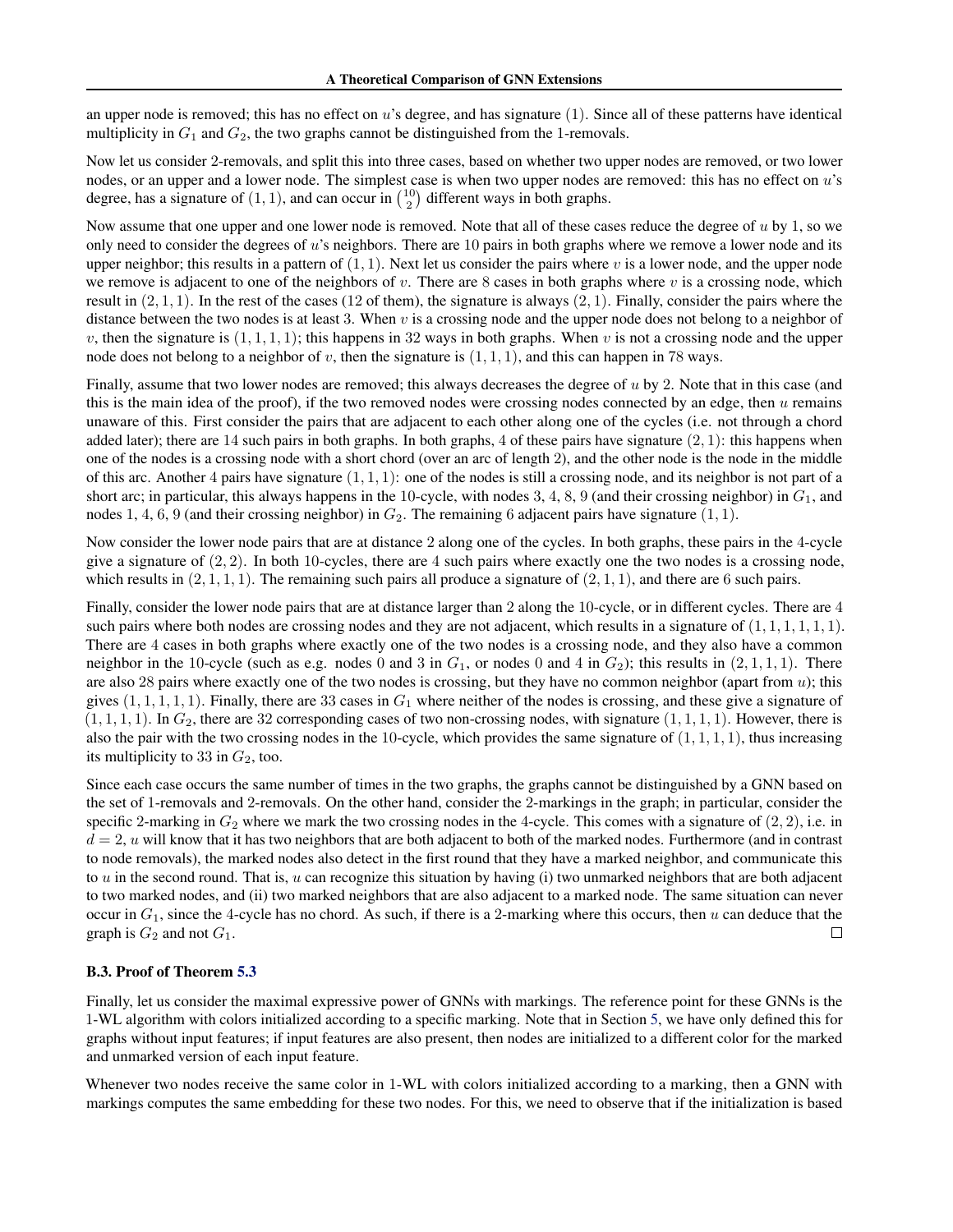on markings, then the colors assigned to marked nodes and the colors assigned to unmarked nodes will remain disjoint during the entire 1-WL procedure. One can then show our claim with a simple induction: assume that the claim holds up to round  $(t - 1)$ . Then in round t, if the immediate neighborhood of two nodes contains the same multiset of colors, then these colors can unequivocally be sorted into two groups (colors belonging to marked and unmarked nodes), and the two groups will be identical for the two nodes. This implies that AGGR<sub>marked</sub> and AGGR<sub>unmarked</sub> receives the same input, so the two nodes compute the same  $a_u^{(t)}$ . Since the two nodes also have the same color, in round  $(t-1)$ , both of them will apply the same update function (out of UPD<sub>marked</sub> and UPD<sub>unmarked</sub>), and hence they compute the same embedding  $h_u^{(t)}$ .

It remains to show that an appropriate GNN implementation can indeed reach this expressiveness.

*Proof of Theorem [5.3.](#page-5-3)* For the proof of injectiveness, we consider the same assumptions as in case of GIN [\(Xu et al.,](#page-10-7) [2019\)](#page-10-7): the space of initial features is countable, and there is a known upper bound  $L$  on the degree of nodes. Similarly to the case of [\(Xu et al.,](#page-10-7) [2019\)](#page-10-7), an induction shows that the space of possible embeddings remains countable after any constant number of rounds.

The main idea of the proof is also similar, but it requires some modifications due to our more general setting. After each round, we know that there exists a mapping  $Z$  from the space of current possible embeddings to the natural numbers  $N$ (because the set is countable). For  $i \in \{0, 1, 2, 3\}$ , let us define the function  $f_i(x) = L^{-4 \cdot Z(x) + i}$ , and then for a multiset X, let us define

$$
\text{AGGR}_{\text{marked}}(X) = \sum_{x \in X} f_0(x) \quad \text{and} \quad \text{AGGR}_{\text{unmarked}}(X) = \sum_{x \in X} f_1(x) \, .
$$

Furthermore, let

$$
\text{UPD}_{\text{marked}}(h_u^{(t-1)}, a_u^{(t)}) = f_2(h_u^{(t-1)}) + a_u^{(t)} \qquad \text{and} \qquad \text{UPD}_{\text{unmarked}}(h_u^{(t-1)}, a_u^{(t)}) = f_3(h_u^{(t-1)}) + a_u^{(t)} \,.
$$

The resulting representation allows us to unambiguously reconstruct both  $h_u^{(t-1)}$  and the multiset of previous adjacent embeddings. The digits at positions 2 and 3 modulo 4 essentially implement a one-hot encoding for the embedding  $h_u^{(t-1)}$ of u (with the modulus of position also indicating whether u is marked). The digits at positions 0 and 1 modulo 4 encode an L-digit representation of the multiset of adjacent embeddings, for marked and unmarked neighbors, respectively, similarly to GIN. As such, whenever two nodes receive a different color in the next round of 1-WL, then they also compute a different embedding in the next round. An induction shows that this holds over any number of rounds. Note that in a practical implementation, the functions  $f_i$  can be replaced by a universal approximation tool such as a multi-layer perceptron (MLP).

Note that such a sophisticated function is in fact only required in the first round, when marked nodes have to be separated from unmarked nodes. In the following rounds, the marking information is already indirectly contained in the embeddings of the nodes, so an injective standard GNN (which ignores markings) is also sufficient for all the remaining rounds to ensure injectivity.

Finally, we can select the run-aggregation function to be an injective multiset function; note that this representation technique from [\(Xu et al.,](#page-10-7) [2019\)](#page-10-7) shows exactly that such a function exists, and can be implemented with a combination of an MLP and summation. As such, if two neighborhoods are separable under markings (i.e. the corresponding multisets of final embeddings are not identical), then a GNN with such a run-aggregation function assigns a different final embedding to them.  $\Box$ 

# <span id="page-14-0"></span>C. Proofs of Theorems [6.1](#page-6-1) and [6.8:](#page-7-2) the  $C_{\ell,\ell}$  vs.  $C_{2\ell}$  construction

This section discusses the proofs of Theorems [6.1](#page-6-1) and [6.8,](#page-7-2) through a detailed analysis of the  $C_{\ell,\ell}$  vs.  $C_{2\ell}$  construction. Throughout the analysis, we will assume  $d = 2$ . Note that the entire graphs are within the 2-hop neighborhood of u, and thus  $u$  could easily distinguish the two graphs in case of a classical distributed algorithm in two rounds.

Some basic ingredients of the proofs have already been discussed in Section [6:](#page-5-1)  $N_1$  can always distinguish the two graphs since both graphs are within the induced 1-hop neighborhood of u (and they are non-isomorphic), and  $S_{(\ell+1)}$  can also distinguish them, since the subgraph consisting of an  $\ell$ -cycle and a fully connected node is a structure on  $(\ell + 1)$  nodes that only appears in  $C_{\ell,\ell}$ .

In order to complete the proofs, the following further ingredients are needed:

<span id="page-14-1"></span>**Lemma C.1.**  $S_k$  cannot distinguish the two graphs if  $k \leq l$ .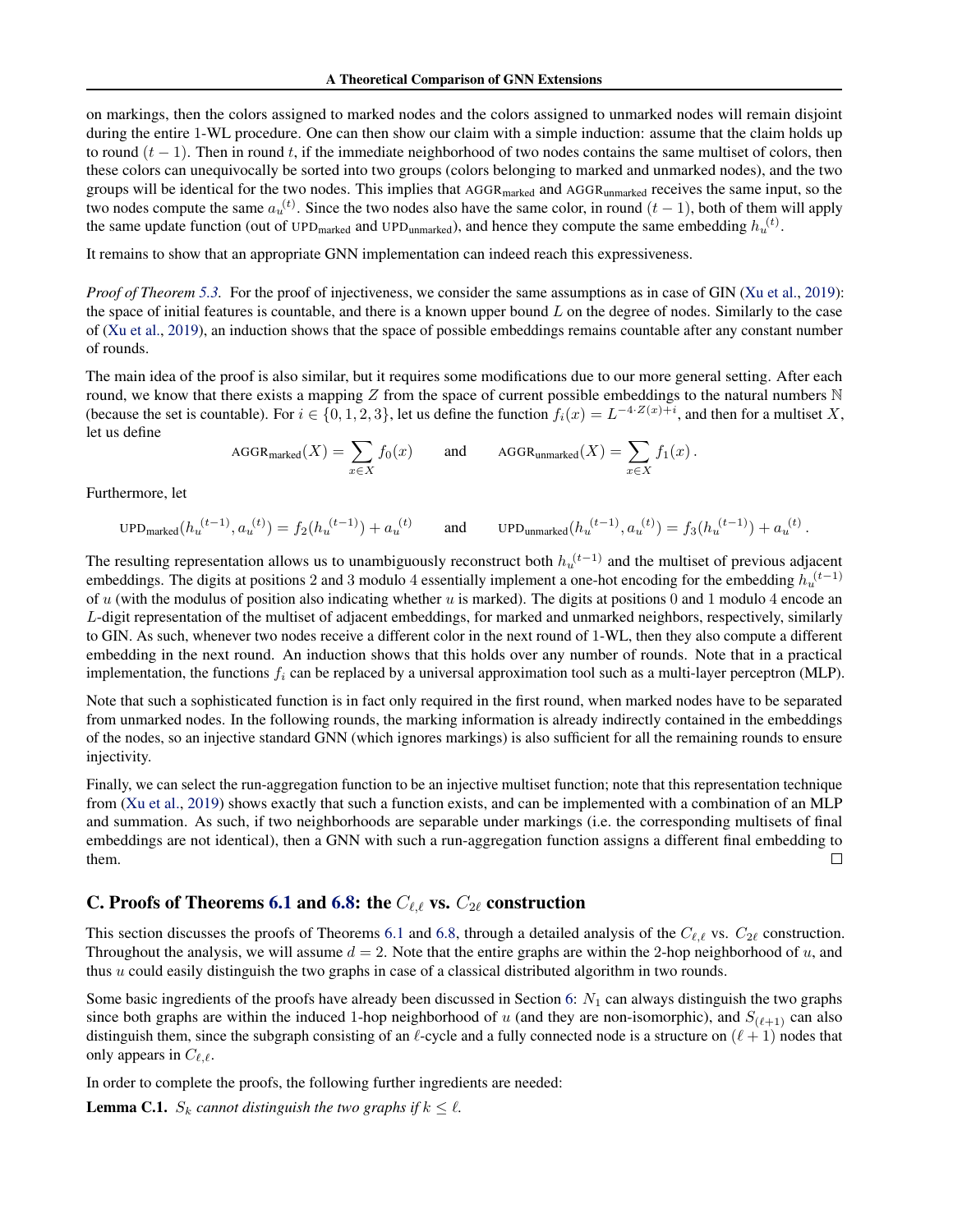*Proof.* The tree representations of the graphs observed by u are identical in the two cases, so we only need to show that u is assigned the same extra features (i.e. observes the same subgraphs) in the two cases. Let us analyze the subgraphs of a specific size k (this is a slight abuse of notation, since the k in  $S_k$  denotes the maximal size of these subgraphs).

Any subgraph of size k incident to u consists of  $(k - 1)$  nodes distributed somehow along the cycle(s). Since u is contained in all subgraphs, each subgraph is essentially a collection of paths such that the sum of the length of the paths is  $(k - 1)$ , and then another node is connected to each node of every path. Let  $k' = k - 1$ , and for simplicity, let us call a graph that consists of disjoint paths on a total of k ′ nodes a *tassel* graph. Each subgraph of size k is completely characterized by such a tassel after discarding u from it. Hence, in order to show that the multiset of adjacent substructures is identical in the two graphs, it suffices to show that if (i) we consider a single  $2\ell$ -cycle and the union of two  $\ell$ -cycles, (ii) we select  $k'$  nodes from both graphs in every possible way, and (iii) we consider the corresponding tassels (induced by the selected nodes), then we end up with the same result (same multiset of tassels) in both cases.

Let the 2 $\ell$ -cycle and the two independent  $\ell$ -cycles be denoted by  $G_1$  and  $G_2$ , respectively, for simplicity. Let us consider all possible ways to select  $k'$  nodes from  $G_1$ , and denote it by  $\mathcal{P}_1$ . Let us consider all possible ways to select  $k'$  nodes from  $G_2$ , and denote it by  $P_2$ . We show a bijection between  $P_1$  and  $P_2$  such that the corresponding selection of nodes induce the same tassel. Note that both graphs have 2 $\ell$  nodes, so the cardinality of both  $\mathcal{P}_1$  and  $\mathcal{P}_2$  is  $\binom{2\ell}{k'}$ .

Let us number the nodes of  $G_1$  from 1 to  $2\ell$  clockwise, and in  $G_2$ , number the nodes of the two cycles clockwise from 1 to  $\ell$ and from  $\ell + 1$  to  $2\ell$ , respectively. A natural starting point is to consider a bijection of nodes with the same number, and for any k'-tuple of nodes in  $P_1$ , simply assign to it the k'-tuple of nodes in  $P_2$  with the same numbers. The problem with this approach is that when both nodes  $\ell$  and  $\ell + 1$  are selected in  $G_1$ , then this forms a continuous path, but in  $G_2$ , these nodes are part of different cycles. On the other hand, whenever both nodes  $\ell$  and 1 are selected in  $G_2$ , then this is a continuous path within the first cycle, but not in  $G_1$ , where the other neighbor of node  $\ell$  is node  $\ell + 1$  instead of node 1. Hence with this trivial approach, the bijected pairs from  $P_1$  and  $P_2$  do not always produce the same tassel.

To overcome this, consider the following approach. Given a k'-tuple of nodes  $p_1 \in \mathcal{P}_1$ , if neither node  $\ell$  nor node  $2\ell$ is contained in  $p_1$ , then we follow the trivial approach above, i.e. we select the subset of nodes with the same numbers. Intuitively, since the paths of this tassel are interrupted anyway in the points where the two graphs differ, the resulting collection of paths will be the same. On the other hand, if at least one of nodes  $\ell$  and  $2\ell$  is within the  $k'$ -tuple  $p_1$ , then we find the smallest index i such that the following holds: neither node i nor node  $\ell + i$  is contained within the k'-tuple. Note that i is well-defined, and since we only have k' nodes in  $p_1$  with  $k' < \ell$ , and one of these nodes is either node  $\ell$  or  $2\ell$ , we will certainly have  $i \leq \ell - 2$ . Then, intuitively speaking, we "swap" nodes  $(1, ..., i - 1)$  with nodes  $(\ell + 1, ..., \ell + i - 1)$ : that is, if a node  $j \in \{1, ..., i-1\}$  is selected in  $p_1$ , then we include node  $j + \ell$  in the corresponding selection  $p_2 \in \mathcal{P}_2$ , and if a node  $j \in \{l + 1, ..., l + i - 1\}$  is selected in  $p_1$ , then we include node  $j - l$  in  $p_2$ .

This strategy is indeed a bijection: for any  $p_2 \in \mathcal{P}_2$ , we can easily find the element in  $p_1 \in \mathcal{P}_1$  that this  $p_2$  was assigned to. This is relatively simple, since  $i \leq \ell - 2$ , and therefore the elements  $\ell$  and  $2\ell$  are never swapped. Hence if neither  $\ell$  nor  $2\ell$  is contained in  $p_2$ , then  $p_2$  was assigned to the same selection of numbers in  $\mathcal{P}_1$ . On the other hand, if one of them is contained in  $p_2$ , then we know that a swapping happened, hence we find the index i described above (this is invariant to our swapping), and exchange the node pairs j and  $j + \ell$  (for  $j \in \{1, ..., i - 1\}$ ) in order to compute  $p_1$  from  $p_2$ .

It remains to show that the corresponding pairs produce the same tassel. This is also straightforward from our construction method: whenever a path does not contain nodes  $\ell$  and  $2\ell$ , it is continuously mapped from  $p_1$  to  $p_2$ , and whenever one of these nodes is contained, the swapping operation ensures continuity. Note that indices i and  $(\ell + i)$  are a breakpoint between two paths both before and after swapping, so the path segments between  $(i + 1)$  and  $\ell$  and between  $(\ell + i + 1)$  and  $2\ell$  are entirely unaffected by the swapping.

The bijection between the tassels shows that the multiset of subgraphs of size  $k$  (incident to  $u$ ) are identical in the two graphs. Since this applies to any  $k \leq \ell$ , u receives the same features in the two graphs. □

<span id="page-15-0"></span>**Lemma C.2.**  $M_k$  *cannot distinguish the two graphs if*  $2k < l$ *.* 

*Proof.* Recall from the proof of Theorem [5.2](#page-5-2) that in  $d = 2$  rounds, u can essentially extract the following information from the graph: the number of its marked and unmarked neighbors (in round 1), and for each of these neighbors, the number of marked/unmarked nodes adjacent to this neighbor.

More specifically, if two nodes are marked at distance 2 along (one of) the cycle(s), then this can still be recognized by the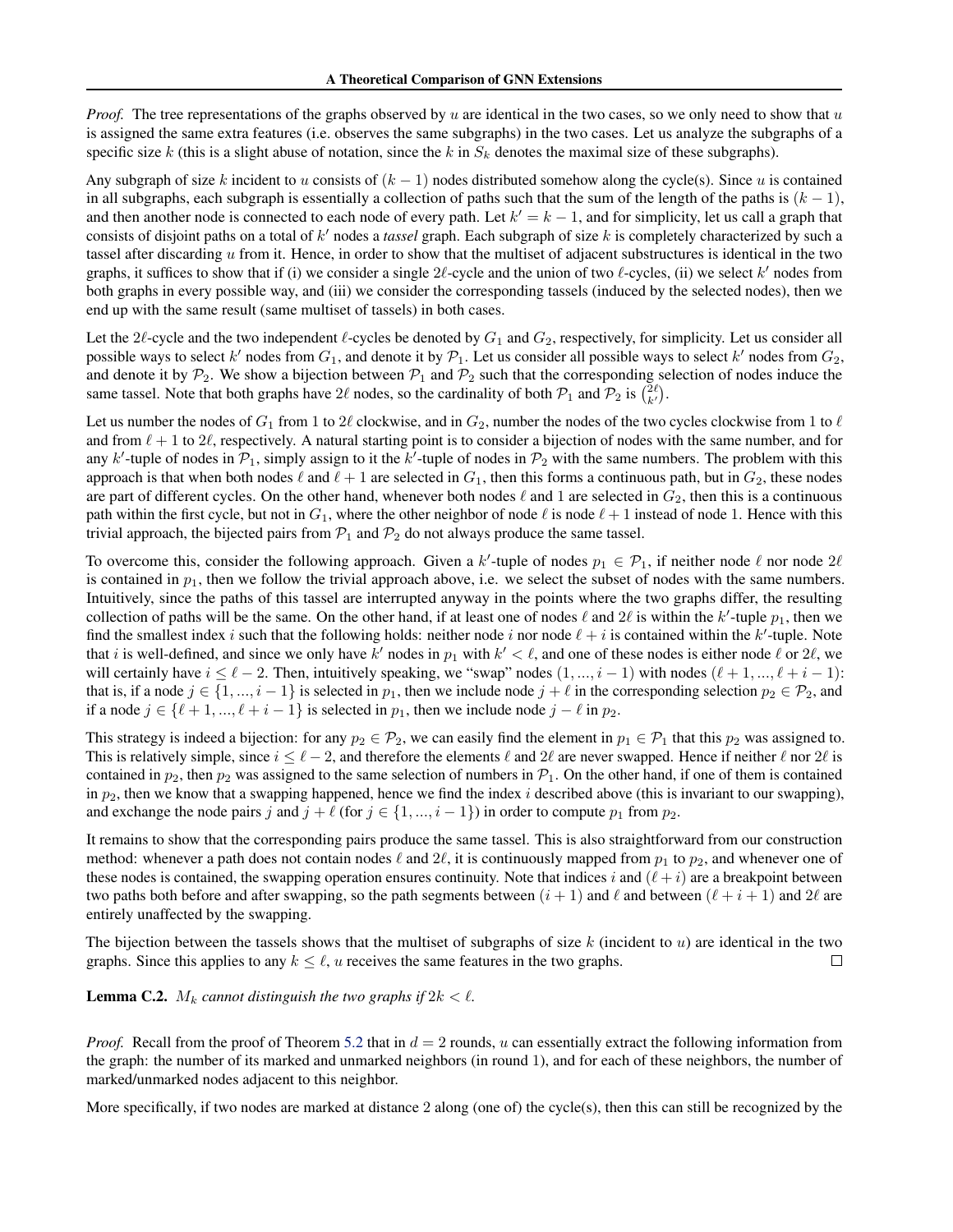GNN: u then has a neighbor which detected two distinct marked neighbors in round 1. On the other hand, if the nodes are at distance 2 along a cycle, then this is already indistinguishable from the case when there is an arbitrary large distance between the two nodes: in both cases, u will only observe two neighbors that only have a single marked neighbor in round 1, and  $u$  has no way to recognize that these two neighbors are also adjacent to each other.

As such, similarly to Lemma [C.1,](#page-14-1) we can essentially separate our cycles into arcs by splitting them at every point where two consecutive nodes are unmarked. Note that in contrast to Lemma [C.1,](#page-14-1) an arc is not just defined by its length: it can be any sequence of marked an unmarked nodes, with the restriction that it has no two consecutive unmarked nodes. If two arcs are identical, then the GNN receives the same set of messages from these nodes. The remaining nodes outside of the arcs (i.e. having distance at least 2 to any marked node) always send the same messages to u regardless of their position, since they are not aware of any marking. As such, if two graphs consist of the same multiset of arcs (possibly distributed along the  $cycle(s)$  in a different way), then the GNN with markings is unable to distinguish the two graphs.

From here we follow the same proof idea as in Lemma [C.1:](#page-14-1) given all the possible sets of arcs  $\mathcal{P}_1$  formed when distributing k markings along a  $2\ell$ -cycle ( $G_1$ ), and all the possible sets of arcs  $\mathcal{P}_2$  formed when distributing k markings along two distinct  $\ell$ -cycles ( $G_2$ ), we show a bijection between  $\mathcal{P}_1$  and  $\mathcal{P}_2$  that preserves the set of arcs. We number the nodes of  $G_1$  and  $G_2$  as before. Our criteria for swapping is similar to before: if all of the nodes  $(\ell - 1)$ ,  $\ell$ ,  $(2\ell - 1)$  and  $2\ell$  are unmarked, then we again assign every node to its original counterpart. Otherwise, we compute the smallest index  $i \geq 0$  such that all of the nodes  $(\ell + i)$ ,  $(\ell + i + 1)$ , i and  $(i + 1)$  are unmarked, and hence these two pairs of nodes form a valid breakpoint for the arcs (in case of  $i = 0$ , node number 0 is understood as an alias for node  $2\ell$ ). Note that any arc can have length at most  $(2 \cdot k - 1)$ , so even if we have the longest possible arc starting at node  $\ell$  or  $2\ell$ , we still have  $i \leq 2 \cdot k - 1 \leq \ell - 2$ . We again swap the node pairs j and  $\ell + j$  for each  $j \in \{1, ..., i-1\}$  to find the pair  $p_2 \in \mathcal{P}_2$  of a marking  $p_1 \in \mathcal{P}_1$ .

This is once again a valid bijection: since  $i \leq \ell - 2$ , the markings at positions  $(\ell - 1)$ ,  $\ell$ ,  $(2\ell - 1)$  and  $2\ell$  are never swapped, and hence for any  $p_2 \in \mathcal{P}_2$ , we can easily reconstruct the  $p_1$  it was mapped to. Furthermore, the swapping ensures that each arc is mapped continuously; hence the corresponding pairs of markings result in the same final embedding for  $u$ .

By applying this proof for all  $k' \in \{1, ..., k\}$ , it follows that  $M_k$  obtains the same multiset of embeddings in the two graphs over the set of all runs, so regardless of the run-aggregation function, the final embeddings are identical.  $\Box$ 

<span id="page-16-0"></span>Lemma C.3. 2*-WL can distinguish the two graphs.*

*Proof.* If we consider the two graphs without the fully connected node u, then one can easily show that 2-WL can distinguish the two graphs (e.g. since it is known that 2-WL can distinguish graphs of treewidth 2).

Furthermore, whenever two graphs (without a fully connected node) can be distinguished by 2-WL, then the same holds after a fully connected node is added to both graphs. Intuitively, whenever a pair of original nodes receives a different color in a refinement step in the original graph, they will also receive a different color in the new graphs, since their relationship to each other remains unchanged. As for node pairs that contain the newly added node: these can easily be distinguished already in the first color refinement step (due to the full connectivity of the new node), so they cannot be confused with original node pairs.

Alternatively, one can use the result of Kiefer [\(2019\)](#page-9-20), which shows that separating node pairs can already be recognized by 2-WL. Such a pair exists in  $C_{\ell,\ell}$ , but not in  $C_{2\ell}$ . П

# D. Further proofs for Sections [6.1](#page-6-2)−[6.3](#page-6-3)

We now discuss the proofs for Theorems [6.2–](#page-6-4)[6.7.](#page-7-3) We begin with a proof of Theorem [6.2,](#page-6-4) i.e. that  $N_1 \succ k$ -WL for any choice of k.

*Proof of Theorem [6.2.](#page-6-4)* One can show this by slightly extending the graph construction of Cai *et al.* [\(1992\)](#page-9-21) (we discuss this construction later in the proof of Theorem [6.9\)](#page-7-4); this defines a pair of graphs  $G$  and  $G'$  that are indistinguishable by  $k$ -WL.

Let us now add a new node  $u$  to these graphs, and connect  $u$  to every other node. One can show that these graphs still remain indistinguishable to  $k$ -WL, following the same line of thought as in the proof of Lemma [C.3.](#page-16-0)

However, now the entire original graphs are in the induced 1-hop neighborhood of  $u$ . Since  $G$  and  $G'$  are non-isomorphic,  $u$ receives a different new feature in the two graphs, and hence  $N_1$  can separate them.  $\Box$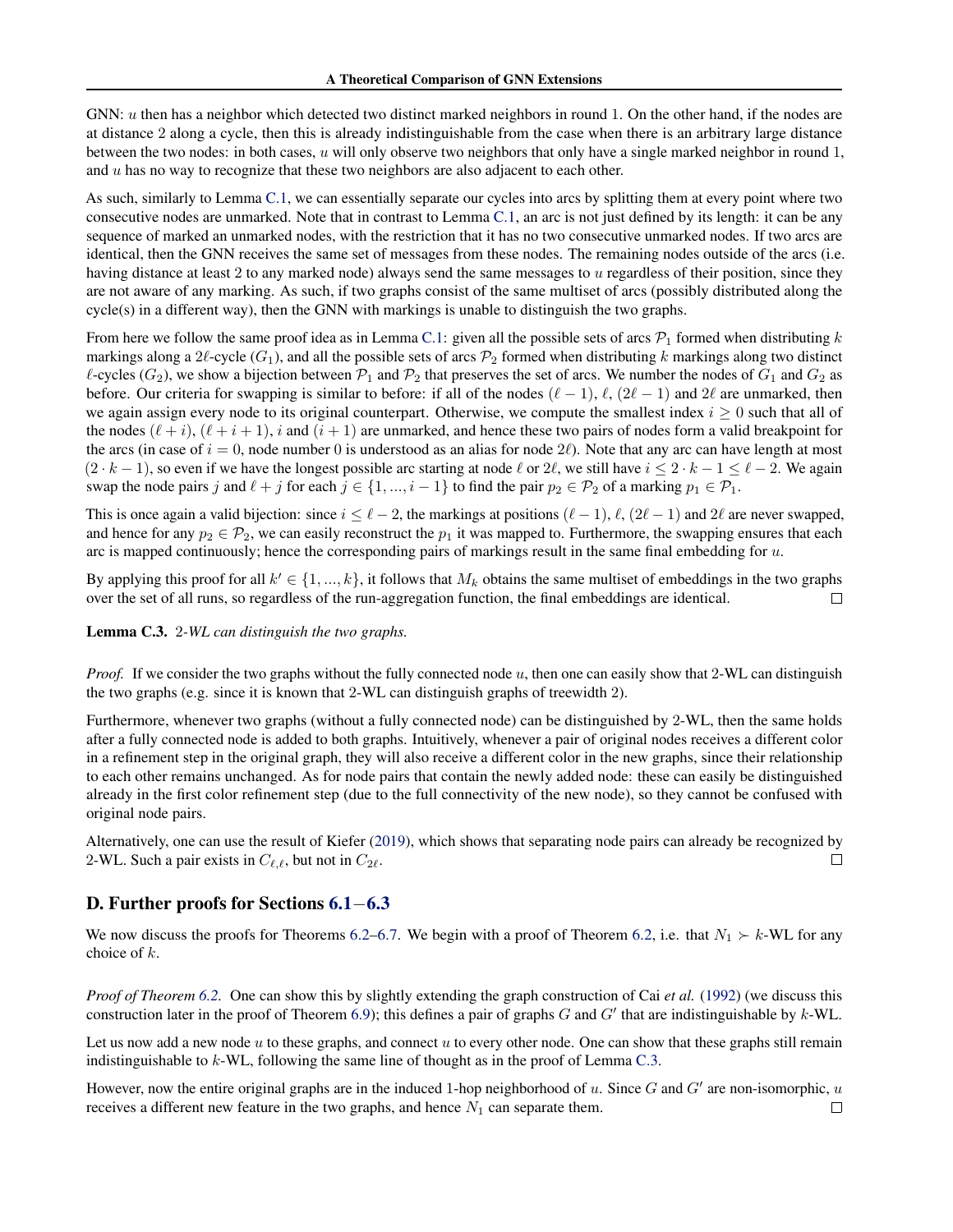Our next two theorems can be shown with a relatively simple construction of cycle graphs.

*Proof of Theorem* [6.3.](#page-6-5) Consider two cycles of length  $\ell_1 = 2k + 2$  and  $\ell_2 = 2k + 3$ , respectively. Recall that cycles of different length are one of the most popular examples for graphs that are not distinguishable by standard GNNs. Furthermore, in both graphs, the induced k-hop neighborhood of any node is simply a path of length  $(2k + 1)$ , so every node (in both graphs) receives the same extra features with  $N_k$ .

On the other hand, 2-WL is already able to distinguish cycles of different length, as mentioned before in Lemma [C.3.](#page-16-0)  $\Box$ 

*Proof of Theorem* [6.4.](#page-6-6) Once again, let us consider two cycles of length  $\ell_1 = 2k + 2$  and  $\ell_2 = 2k + 3$ , respectively, with  $d = k + 1$ . Recall from Theorem [6.3](#page-6-5) that the extra features of  $N_k$  are of no use in this case. Similarly, for  $S_k$ , the multiset of incident subgraphs is identical in the two graphs (paths up to length  $k - 1$ ).

One the other hand, the two graphs can already be distinguished when we have a marked node at distance  $(k + 1)$  from u. In the cycle of length  $\ell_1$ , this will mean that u observes a marked node at distance  $(k + 1)$  in both directions in the tree representation of the graph; on the other hand, in the  $\ell_2$ -cycle, any single marked node will only appear within distance  $k + 1$  from u in one of the two directions. The message passing phase can easily distinguish these two cases in a sufficiently П strong GNN (e.g. an injective one as in Theorem [5.3\)](#page-5-3).

The proof of Theorem [6.5](#page-6-7) has already been outlined in Section [6.](#page-5-1) Since the Rook's 4×4 and Shrikhande graphs are strongly regular with the same parameters, it is known that they cannot be distinguished by 2-WL. On the other hand, two markings are enough to distinguish the graphs if  $d = 2$ . Consider a 2-marking where the marked nodes are adjacent both to u and to each other; there are exactly 6 such 2-markings in both graphs. Furthermore, a GNN with  $d = 2$  can easily verify that this is the case: the marked nodes recognize in the first round that they have a marked neighbor, and then they pass this information on to  $u$  in the second round.

Now consider the remaining (unmarked) neighbors of  $u$  in both graphs. In the Rook's graph,  $u$  has an unmarked neighbor that is itself adjacent to two marked nodes. This situation can also be recognized with  $d = 2$ : the unmarked node concludes in the first round that it has two marked neighbors, and then notifies  $u$  in the second round. Based on these cases,  $u$  can deduce that its induced 1-hop neighborhood is a  $C_{3,3}$  instead of a  $C_6$ , and hence it is in the Rook's graph. In contrast to this, in the Shrikhande graph,  $u$  will have two unmarked neighbors that are both adjacent only to a single marked node, so they will never send a similar message to  $u$ .

Recall that Theorem [6.6](#page-7-5) has already been shown in previous work. It follows in a relatively straightforward way from the graphs in Figure [5:](#page-7-0) the nodes in the Rook's  $4\times4$  graph are incident to 4-cliques, while the nodes in the Shrikhande graph are not.

On the other hand, the number of incident triangles and paths of length 2 is straightforward to deduce in the color refinement step of 2-WL when it inspects the relationship of an adjacent node pair to all other nodes in the graph. This shows that 2-WL can compute the extra features available to  $S_3$ , and hence  $S_3 \subseteq 2$ -WL.

Finally, the proof of Theorem [6.7](#page-7-3) has again been outlined in Section [6.](#page-5-1)

*Proof details for Theorem [6.7.](#page-7-3)* In case of the containment result, the counts of each substructure apart from the path of length  $(k + 1)$  (i.e. the path on  $(k + 2)$  nodes) can be directly computed from the isomorphism class of the induced k-hop neighborhood. We can also count all the paths on  $(k + 2)$  nodes that are entirely contained in the induced k-hop neighborhood. The only remaining paths are those that have the first  $k$  edges within the induced  $k$ -hop neighborhood, and the last edge outside of it; that is, the penultimate and last nodes of the path are at distances k and  $(k + 1)$  from u, respectively.

In these cases, we can consider the degree of the node at distance k (which is available to a GNN after  $d \geq k+1$  rounds), subtract from this the degree of this node within the induced  $k$ -hop neighborhood, and we get the number of edges this penultimate node has to other nodes that are at distance  $(k + 1)$  from u. All such edges will provide a separate path of length  $(k + 1)$  that is incident to u. Note that any such path is indeed induced, i.e. no two nodes in it are adjacent, since otherwise the final node would be reachable from u in less than  $(k + 1)$  hops.

As a technicality, note that even though the isomorphism class of the induced  $k$ -hop neighborhood is known, it might be non-trivial to figure out which node in the tree representation around u corresponds to which node in the induced  $k$ -hop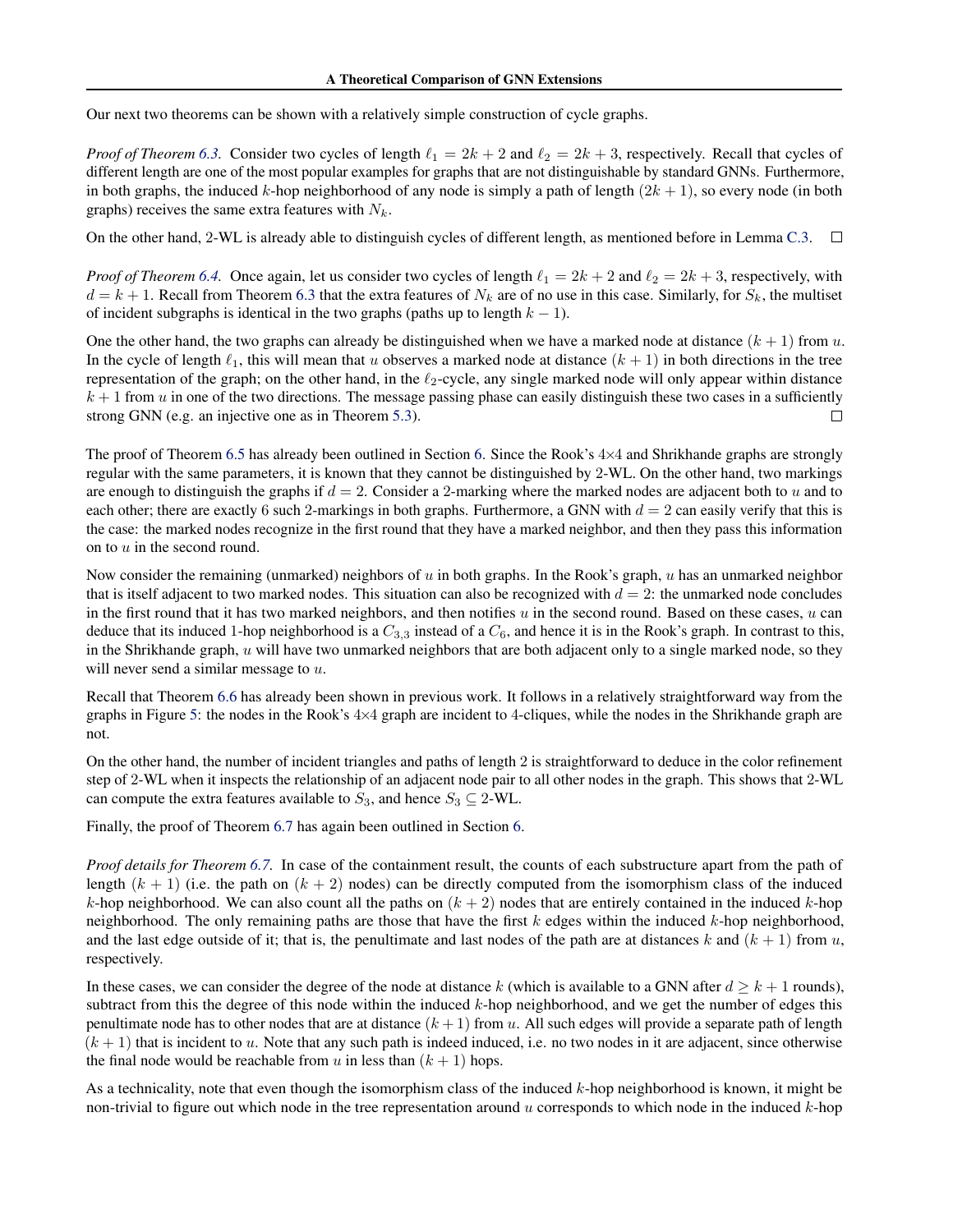neighborhood. As such, finding the degree of nodes at distance  $k$  is not necessarily trivial. To do this, one solution is to compare all the walks of length k from u in both the induced k-hop neighborhood graph and the d-hop tree representation. That is, if a walk of length k ends in a node that is not at distance  $k$  (but closer), then we can infer the degree of this node already from the graph known by  $N_k$ . As such, we can (i) collect all the walks of length k from u in the preprocessed graph, noting the degree of the final node, (ii) collect all walks of length  $k$  in the tree representation, also noting the degree of the final node, and then (iii) subtract the first set from the other to get the degree of all nodes at distance  $k$ . Then from this we can subtract the edges that go from nodes at distance k to other nodes within the induced k-hop neighborhood (i.e. to nodes at distance  $(k - 1)$  or k); this gives us the number of ways we can complete our distance-k paths to with edges to distance- $(k + 1)$  nodes, and hence the number of paths of length  $(k + 1)$ .

Now consider the second statement in the theorem, i.e.  $S_{(k+3)} \succ N_k$ . In our example for this, the induced k-hop neighborhood of u in both graphs is simply a path of length  $(k - 1)$ . Furthermore, in two more rounds after reaching the end of the path, a standard GNN cannot distinguish the different structures at the end (just like a standard GNN in 2 rounds cannot distinguish a triangle and two outgoing paths of length 2 from u). As such, the graphs are not distinguished by  $N_k$ .

On the other hand,  $S_{(k+3)}$  can detect the entire graph in  $G_1$ , whereas  $G_2$  contains different structures of size  $(k+3)$  (and in particular, none of those contain a triangle). Hence  $S_{(k+3)}$  assigns different features to u in the two cases, which is already enough to distinguish the graphs. □

# <span id="page-18-0"></span>E. Proof of Theorem [6.9](#page-7-4)

Note that using some of our previous constructions, we can prove the claims of Theorem [6.9](#page-7-4) in a relatively straightforward manner. The cycle graphs of Theorem [6.4](#page-6-6) already show an example where  $S_k$  requires a parameter choice of  $k \geq n_i - O(1)$ (with an extra leaf node added at the farthest point from u in the  $\ell_1$ -cycle if we insist on having  $|G| = |G'|$ ). The construction for the second part of Theorem [6.7](#page-7-3) shows an example where  $N_k$  needs to have  $k \ge n_i - O(1)$  to separate the two graphs. Finally, the  $C_{\ell,\ell}$  vs.  $C_{2\ell}$  construction of Theorem [6.1](#page-6-1) requires us to have at least  $\frac{n_i-1}{4} = \Omega(n_i)$  nodes marked in order to distinguish the two cases.

We point out that one can also combine these properties in a single graph, with the slight drawback that the difference of the parameters of  $S_k$  and  $N_k$  will also turn from an additive to a multiplicative constant; that is, the new claim will only state that  $G_i$  and  $G'_i$  cannot be distinguished with  $N_k$  and  $S_k$  unless  $k \geq n_i / O(1)$ . In the rest of the section, we outline the main idea of a construction that fulfills these properties.

To combine the properties into a single construction, we turn to the CFI graphs devised by Cai *et al.* [\(1992\)](#page-9-21). For a detailed description of this construction, we refer the reader to the original work of the authors. Intuitively, the construction is based on a graph transformation which replaces each node and edge of an original graph  $G_0$  by a specific gadget to obtain a graph  $G$ , and then "twists" one of the edge gadgets to also obtain a twisted graph  $G'$ . The node and edge gadgets are designed such that the twist can be "moved around" in the graph. That is, if the twist is on an incident edge to an original node v of  $G_0$ , and we untwist this edge and twist another edge that is incident to  $v$  instead, then the resulting graph is still isomorphic to  $G'$ .

This already hints that the graphs  $G$  and  $G'$  are very hard to distinguish for any isomorphism test: essentially, if our algorithm ignores any edge e of the original graph  $G_0$ , then by moving the twist to e in  $G'$ , one can show that  $G$  and  $G'$  will seem identical to the algorithm.

This transformation already allows us to prove the theorem with the appropriate choice of  $G_0$ . For our proofs (and to satisfy the assumptions of the transformation), we will require the following properties from  $G_0$ : it has to be 3-regular, and it needs to have a radius of  $n_0 / O(1)$  (where  $n_0$  is the number of nodes of  $G_0$ ). One can easily construct such a graph e.g. for any  $n_0$  divisible by 4: we take a cycle of length  $n_0$ , and for each  $i \in \{0, ..., \frac{n}{4} - 1\}$ , we add the extra edges  $(4i, 4i + 2)$  and  $(4i+1, 4i+3)$  (where nodes are numbered around the cycle). Note that the CFI transformation of this graph  $G_0$  maintains the property that the radius of the graph is  $n / O(1)$ .

Let us execute the CFI transformation on this graph  $G_0$ , and select d such that the d-hop neighborhood of (any) node u contains the entire graph. Assume without loss of generality that  $u$  is chosen within the node gadget corresponding to node 0 in  $G_0$ .

Our knowledge of the radius already makes the claim on  $N_k$  straightforward: it implies that there exists a constant  $c \in O(1)$ such that the induced neighborhood of radius  $k = n_i / c$  around a node u does not contain every edge of the original graph (i.e. every edge gadget after transformation). This implies that we can move the twist to this missing edge of the graph, i.e.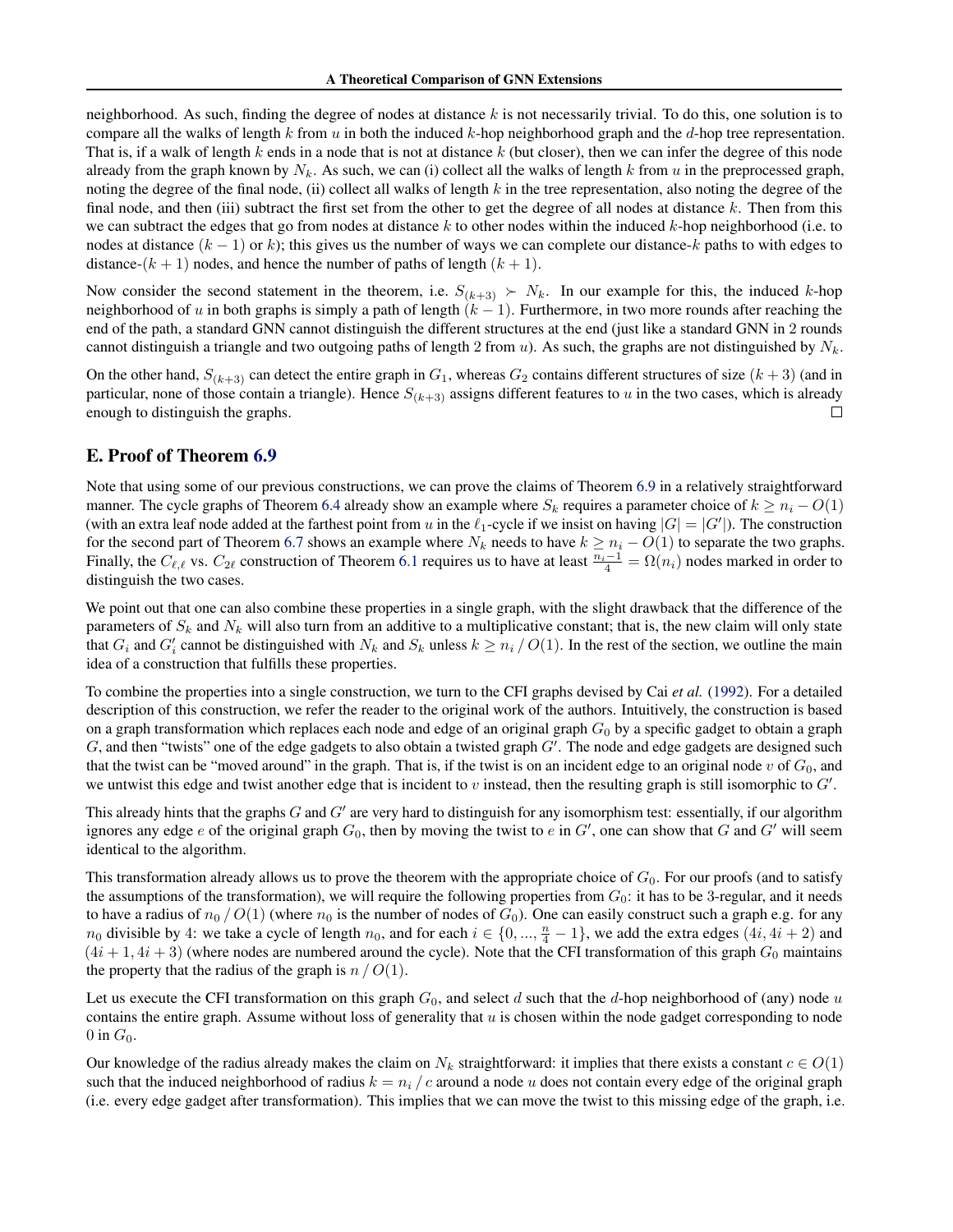relabeling the nodes in the induced  $(n_i / c)$ -neighborhood of u shows that this neighborhood is isomorphic in G and G'. This shows that every node receives the same extra features, so  $N_k$  is only as expressive as 1-WL on this graph. On the other hand, 1-WL clearly cannot distinguish  $G$  and  $G'$  since they are 3-regular.

This also settles the question for  $S_k$  indirectly: since the graphs are isomorphic within this radius, if we select  $k = n_i / c$ , the multiset of incident subgraphs (and hence all the newly added features) are identical. Again, the message passing phase is of no help since the graphs are 3-regular.

For the case of  $M_k$ , one can show that the markings are indistinguishable unless we mark at least one node in linearly many node gadgets. That is, let us select  $k = n_0 / 8 - O(1)$ ; this ensures that k is indeed in  $\Omega(n_i)$ . Let us consider the k'-markings of G and G' where  $k' \in \{0, ..., k\}$ . If we show a bijection from these markings in G to the markings in G' such that paired markings produce the same embedding for  $u$  in the message passing phase (i.e. they receive the same color under 1-WL when initialized according to these markings), then the two multisets of embeddings from the different runs is identical, and thus  $u$  will compute the same final embedding for any run-aggregation function.

Let  $n_0$  be divisible by 8. Whenever i is divisible by 4, let us call the segment of the main cycle in  $G_0$  from node i to node  $(i+3)$  a *block*. Note that if i is the beginning of a block, this means that the extra edge added to node  $(i-1)$  (to achieve 3-regularity) comes from an earlier node, while the extra edge added to  $i$  goes to a later node; in other words, deleting the edge  $(i - 1, i)$  disconnects this part of the cycle.

Now consider edge  $(\frac{n_0}{2} - 1, \frac{n_0}{2})$  of the same main cycle; note that  $\frac{n_0}{2}$  is divisible by 4, so node  $\frac{n_0}{2}$  is the beginning of a block. Consider an interpretation of  $G'$  (i.e. a mapping between the nodes of G and  $G'$ ) where the twisted edge gadget corresponds to this edge  $(\frac{n_0}{2} - 1, \frac{n_0}{2})$  of  $G_0$ . Let us consider a k'-marking of G, and let us define the corresponding k'-marking in G' as follows. In  $G_0$ , consider the position of the twisted edge and that of u (i.e. the node in  $G_0$  that corresponds to the node gadget containing u); these split the  $n_0$ -cycle of  $G_0$  to two arcs of approximately equal size. In one of the arcs, we leave the marking unchanged: a node is marked in  $G'$  exactly if its corresponding pair is marked in  $G$ . In the other arc, starting from the twisted edge, let us consider the first block  $G_0$  such that no node is marked in the entire block (any gadgets of it); such a block must exist, since  $k' \le n_0 / 8 - O(1)$ . Let v be the first node of this block in  $G_0$  from the direction of the twisted edge. On the arc between u and v, we keep the marking unchanged. However, between the twisted edge and v (not including v), we follow the edge gadgets along the main cycle in  $G_0$ , and we swap the role of the a-nodes and b-nodes with regard to the marking: we mark an  $a$ -node in  $G'$  if the corresponding b-node was marked in  $G$ , and vice versa. See the construction of Cai *et al.* [\(1992\)](#page-9-21) for more details on the roles of the specific nodes within the node gadgets.

One can show that the corresponding nodes receive the same color in 1-WL if initialized with colors according to these markings in G and  $G'$  (and hence u computes the same embedding in a GNN with markings). The marking defined in  $G'$ essentially amounts to propagating the twisted edge to the first point where an entire node gadget is unmarked in the main cycle. As such, the larger arc of the cycle from u to v (which includes the original twisted edge) behaves identically in the two graphs: their isomorphism from  $G$  to  $G'$  also preserves the marking we defined. The only parts of  $G'$  we have to discuss are (i) the extra edges added to the main cycle (for 3-regularity) in the arc where the markings were modified, and (ii) the block containing node  $v$ .

For the extra edges within this arc, one can observe that they are in an identical situation for  $1-WL$  as in  $G$ : the automorphisms of the node gadgets in the construction are designed exactly such that the  $a$ -nodes and  $b$ -nodes can be swapped on the other two incident edges simultaneously without any effect. As for the block with node  $v$ , this is also not affected by the fact that the markings are modified up to node v; the block does not let this marking information pass through it by design. That is, let us initialize a whole block in G with identical colors, and set the  $4a$ -nodes and b-nodes at the boundaries of the block (connecting it to the rest of the graph) to arbitrary colors. One can verify that if we run 1-WL on (i) this graph, and (ii) on the same graph after exchanging the colors of the  $a$ -node and  $b$ -node at one end of the block, then the nodes within the block receive the same final color in both cases. As such, the different marking pattern up to node  $v$  has no effect within the block or besides  $v$  (i.e. on the shorter arc between  $v$  and  $u$ ).

This shows that the corresponding nodes will indeed receive the same color in 1-WL, and hence u computes the same embedding in  $G$  and  $G'$ .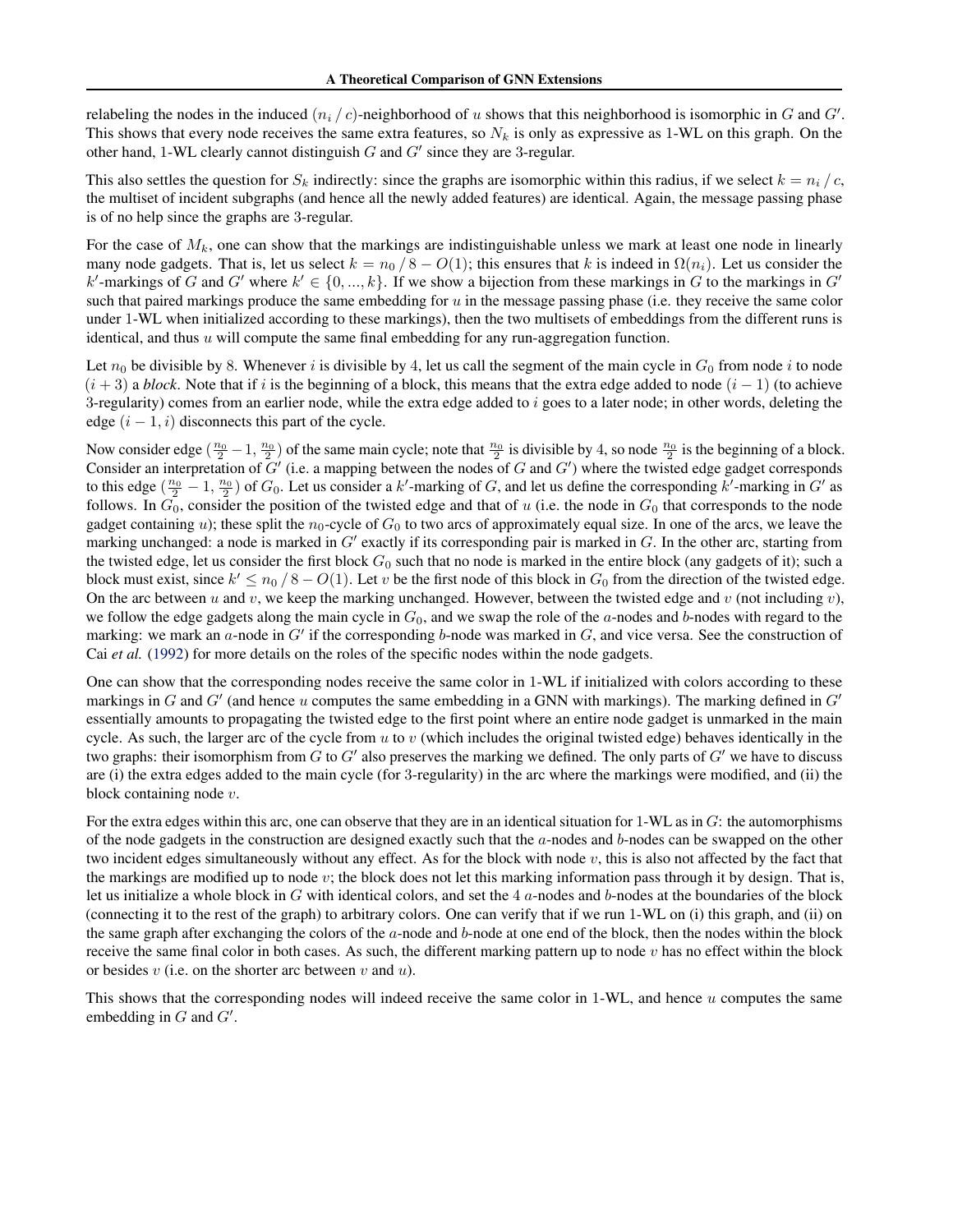# <span id="page-20-0"></span>F. Proofs for Section [7](#page-7-1)

We now discuss our proofs on counting cliques and induced cycles with our GNN extensions. As a simple definition of counting, we can say that an extension counts a specific subgraph if there exists a GNN implementation where the following holds: whenever two nodes have a different number of incident cliques/cycles (up to some reasonable upper bound L), their final embedding is also different. Note that by applying a sufficiently powerful update function in the last round, we can also convert such an implementation to a GNN that actually assigns the number of incident subgraphs to  $u$  as its final embedding.

We also note that we focus on *induced* cycles because they have a more prominent role in some applications; however, our observations also carry over to counting cycles in general.

#### **F.1.** Counting with  $S_k$

The first half of Theorem [7.1](#page-8-1) is straightforward:  $S_k$  is directly provides u with the number of incident k-cliques and induced  $k$ -cycles incident to  $u$  as extra features.

To show that  $S_k$  cannot count  $(k + 1)$ -cycles, we can simply consider the proof of Theorem [6.4](#page-6-6) with cycles of length  $\ell_1 = k + 1$  and  $\ell_2 = k + 2$ , respectively. Since  $S_k$  is only aware of paths of up to k nodes, and the tree representations are identical, it cannot distinguish the two cases, even though the number of incident  $(k + 1)$ -cycles is different.

Note that the result on counting cliques is also tight (i.e.  $S_k$  cannot count  $(k + 1)$ -cliques) for small k values, such as  $k = 0$ and  $k = 1$ . In particular, the graphs in Figure [2](#page-2-1) and the  $C_{3,3}$  vs.  $C_6$  graphs show that  $S_2$  and  $S_3$  cannot count 3-cliques and 4-cliques, respectively.

#### **F.2.** Counting with  $N_k$

From Theorem [7.2,](#page-8-2) the first statement is again straightforward: any  $\ell$ -clique (for any  $\ell > 3$ ) is entirely contained within the induced 1-hop neighborhood of u. Hence there is a well-defined function f which assigns the appropriate number of  $\ell$ -cliques to any extra feature of u (i.e. any induced 1-hop neighborhood), and a sufficiently powerful GNN (e.g. with an injective UPDATE function) can compute  $f$ .

Similarly, the claim on counting  $(2k+1)$ -cycles follows from the fact that every induced  $(2k+1)$ -cycle is entirely contained in the induced  $k$ -hop neighborhood of  $u$ .

Finally, the claim on counting  $(2k + 2)$ -cycles follows from the proof of Theorem [6.4](#page-6-6) again: if we consider two cycles of length  $\ell_1 = 2k + 2$  and  $\ell_2 = 2k + 3$ , respectively, then  $N_k$  will compute the same final embedding for u in the two cases.

#### F.3. Counting with  $M_k$

In  $M_k$ , consider a run where k distinct nodes (not including u) of the  $(k + 2)$ -clique are marked. In the first round, each of the marked nodes can indeed confirm that it has  $(k - 1)$  marked neighbors. In the second round, consider the node v in the clique which is unmarked and also not identical to u: this node can decide if it received  $k$  distinct messages from  $k$  marked nodes which all claim to have  $(k - 1)$  marked neighbors each. Finally, in the third round, if u is informed of this situation by its neighbor v, and also has k more adjacent marked nodes with  $(k - 1)$  marked neighbors each, then it can conclude that it is contained in a  $(k + 2)$ -clique.

Note that it might also happen in the third round that  $u$  has  $k$  adjacent marked nodes, and it receives such a message from multiple nodes  $v_1, ..., v_\ell$ ; this implies that there are  $\ell$  different adjacent  $(k+2)$ -cliques that contain this k-marking.

With this approach, an injective GNN with markings can count the number of incident cliques from the set of all possible k-markings. Note that with this method, each incident clique is counted  $(k + 1)$  times, so we have to divide the final count by  $(k + 1)$  for the correct result. This finishes the proof of Theorem [7.3.](#page-8-3)

Once again, the graphs in Figure [2](#page-2-1) and the  $C_{3,3}$  vs.  $C_6$  graphs show that the result is tight for  $k = 0$  and  $k = 1$ , i.e.  $M_0$  and  $M_1$  cannot count 3-cliques and 4-cliques, respectively.

We note, however, that in this case, it is not straightforward to also transfer this result to cliques of smaller size.  $M_k$  can still easily count cliques of size  $(k + 1)$  and k by marking all nodes (apart from u for  $(k + 1)$ ). However, for cliques of size  $\ell < k$ , we can only use this approach if the GNN is able to infer the number of marked nodes in a run, i.e. if it explicitly knows or recognizes that there are currently only  $(\ell - 2)$  marked nodes.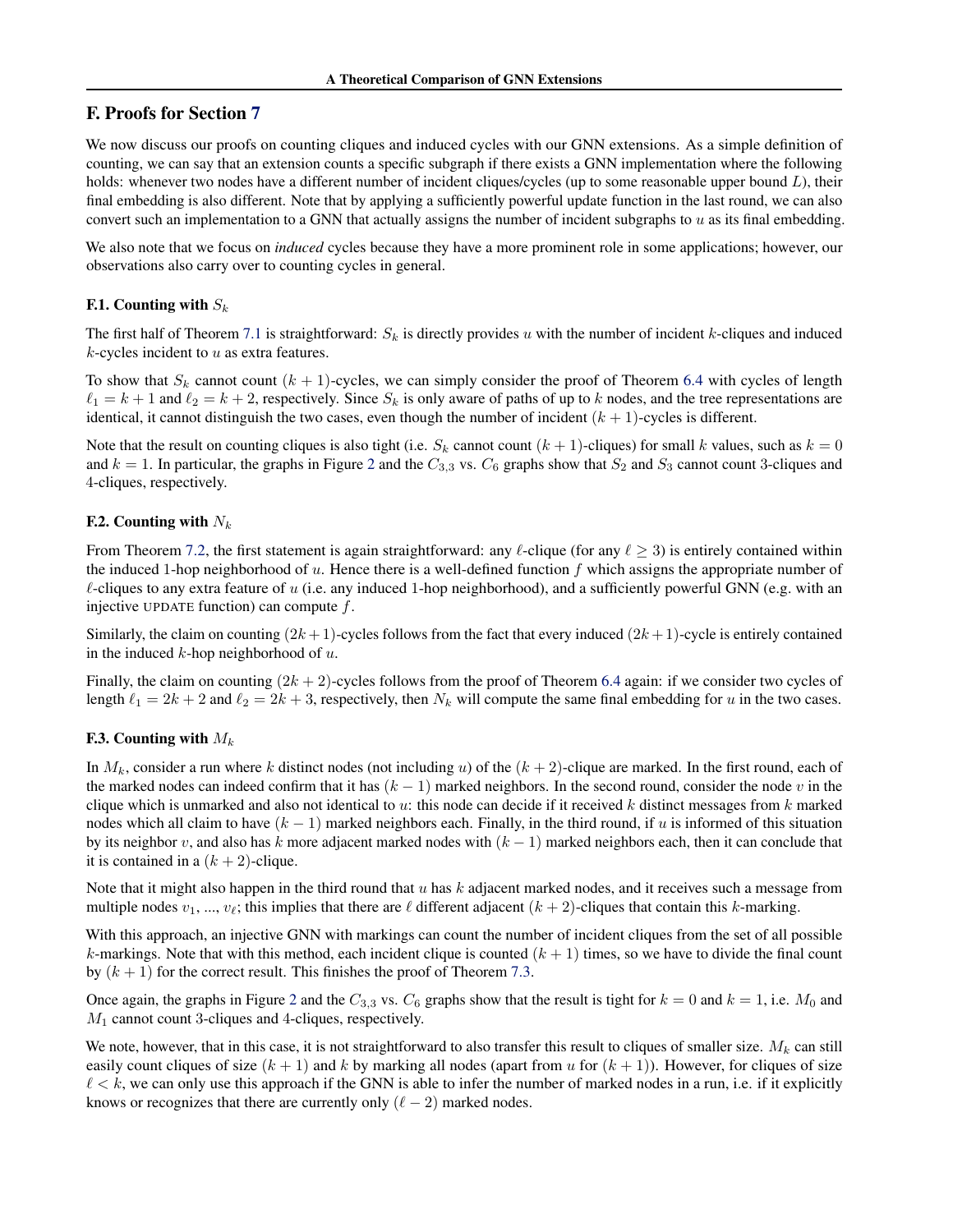On the other hand, counting induced cycles with markings is a more involved question. What we can still prove here is the following.

**Lemma F.1.** An  $M_k$  *GNN can count*  $(k + 1)$ *-cycles if*  $d \geq k + 1$ *.* 

This lemma is easy to show: consider the case when each node of the induced cycle (except for  $u$ ) is marked. In this case, the marked neighbors of  $u$  can deduce in the first round that they only have a single marked neighbor. In the next round, their immediate marked neighbors can deduce that they have an outgoing marked path of 2 nodes; if they have exactly 2 marked neighbors, then they can communicate this to their neighbors and continue this process. With each node checking the number of its marked neighbors, the neighbors of u find out after  $k$  rounds that they are on the ends of a marked path of length k. If u has 2 such neighbors, then it can conclude that it is in an induced  $(k + 1)$  cycle in round  $(k + 1)$ .

Note, however, that this is in some sense a significantly weaker result than what we had in most of the analyses in the paper. That is, even if the entire induced cycle is contained in e.g. the 2-hop neighborhood of  $u$ , the GNN still has to pass a message around the cycle to recognize it with this method. It would be much more appealing to already be able to recognize the cycle from these markings as soon as its nodes are all contained within the  $d$ -hop neighborhood of  $u$ . However, this is not straightforward, since even if all nodes of the cycle (apart from  $u$ ) are marked, it still remains challenging to decide if they form a single large cycle, or several smaller ones.

# <span id="page-21-0"></span>G. Adjustments for graph classification

Finally, let us discuss the generalizations of our theorems to a graph classification setting. Note that whenever two d-hop neighborhoods can be distinguished by a node  $u$  in an extension, then they are also distinguishable on a graph level from the different embedding of  $u$ . Hence we only need to discuss the cases when an extension cannot distinguish two neighborhoods around  $u$ , to ensure that the graphs cannot be distinguished in this case by the embeddings of the remaining nodes either.

Note that in many of our constructions (e.g. the Rook's  $4\times4$  / Shrikhande graphs), the role of each node is symmetric, so indistinguishability from a specific node's perspective also carries over to the whole graph, and the constructions require no modification. A same holds for the cycle graphs, apart from the fact that here the two graphs have different size; to make them indistinguishable on a graph level, we can take  $\ell_2$  distinct copies of the  $\ell_1$ -cycle, and  $\ell_1$  distinct copies of the  $\ell_2$ -cycle as our two new graphs (both on  $\ell_1 \cdot \ell_2$  nodes). This settles the case of Theorems [6.3–](#page-6-5)[6.6.](#page-7-5)

Theorem [6.2](#page-6-4) also requires no change, since k-WL is already known to be unable to distinguish these graphs even in a global setting. The same holds for the containment part (first claim) of Theorem [6.7,](#page-7-3) which also carries over without difficulty.

As such, we only need to revisit the proofs that are based on the  $C_{\ell,\ell}$  vs.  $C_{2\ell}$  construction (Theorems [6.1](#page-6-1) and [6.8\)](#page-7-2), the construction showing  $S_{(k+3)} \succ N_k$  (the second part of Theorem [6.7\)](#page-7-3), and the counting results in Section [7.](#page-7-1)

# G.1.  $C_{\ell,\ell}$  vs.  $C_{2\ell}$  construction

First consider the case of  $S_k$ , i.e. the claims  $N_1 \succ S_k$  and  $2-WL \succ S_k$  from Theorem [6.1.](#page-6-1) Note that since we now consider the d-hop neighborhood of all nodes, we first of all have to change our example to  $d = 3$  to fulfill our assumption that the preprocessing phase does not go beyond the nodes that are reachable in the message passing phase (note that the entire graph is within the 3-hop neighborhood of any node).

Furthermore, we have to change the condition in Lemma [C.1](#page-14-1) to  $k < \ell$  in this case; for  $k = \ell$ , the cycle nodes in  $C_{\ell,\ell}$  would be aware of the presence of the  $\ell$ -cycle, and could thus distinguish the graphs. However, once we select a value  $\ell > k$ , the proof works as before, since no node can preprocess an entire ℓ-cycle. More specifically, each node along the cycles will have the same subgraph counts in the two graphs. For subgraphs not containing  $u$ , this is easy to see, since these are always subgraphs chosen from within a cycle of length  $\ell > k$ . For subgraphs containing u, one can show this analogously to Lemma [C.1:](#page-14-1) the proof also applies if we restrict ourselves to selections in  $\mathcal{P}_1$  and  $\mathcal{P}_2$  where a specific node is always selected. This is easiest to see if we place this special node to a non-swapping position in the cycles, e.g. as node number  $\ell$ .

Now consider the case of  $M_k$ , i.e. the claims  $N_1 \succ M_k$  and  $2-WL \succ M_k$  in Theorem [6.1.](#page-6-1) Here we can leave  $d = 2$  as before; however, we have to make sure that the cycle nodes do not reach the other end of the cycle in  $d$  rounds, since this would allow them to identify the  $\ell$ -cycle with a single marking (as in Theorem [6.4\)](#page-6-6). That is, we must always select  $\ell > 2 \cdot d = 4$ , so we only consider this construction with  $\ell \geq 5$ .

However, with this restriction, one can show that Lemma [C.2](#page-15-0) carries over to this case. In particular, we know that the fully